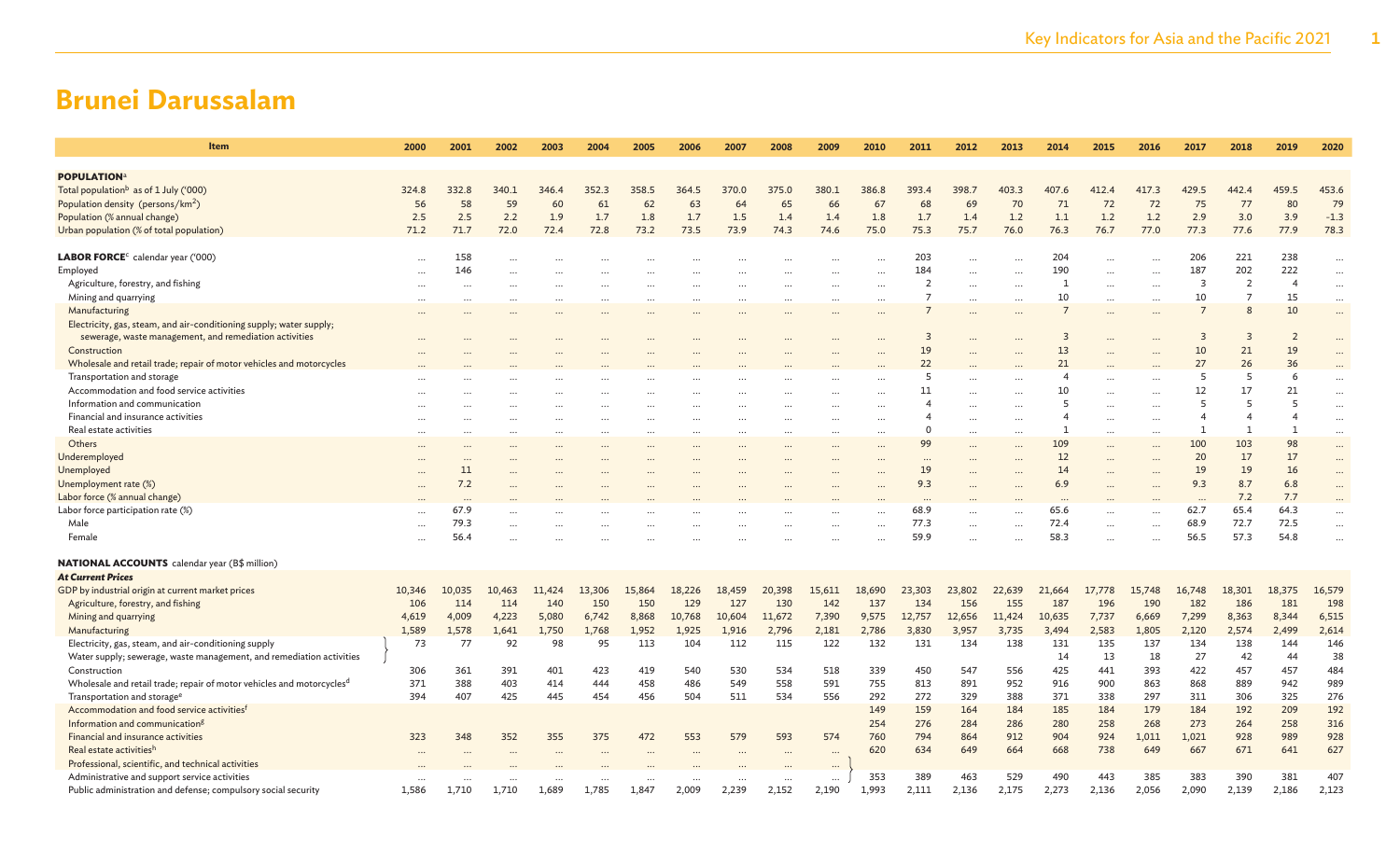| <b>Item</b>                                                        | 2000     | 2001     | 2002   | 2003         | 2004      | 2005           | 2006      | 2007      | 2008      | 2009      | 2010           | 2011           | 2012           | 2013           | 2014           | 2015           | 2016           | 2017         | 2018         | 2019         | 2020         |
|--------------------------------------------------------------------|----------|----------|--------|--------------|-----------|----------------|-----------|-----------|-----------|-----------|----------------|----------------|----------------|----------------|----------------|----------------|----------------|--------------|--------------|--------------|--------------|
| Education                                                          |          |          |        |              |           |                |           |           |           |           | 519            | 537            | 547            | 555            | 572            | 637            | 628            | 605          | 611          | 615          | 546          |
| Human health and social work activities                            |          |          |        |              |           |                |           |           |           | $\cdots$  | 213            | 223            | 233            | 252            | 269            | 267            | 256            | 260          | 267          | 291          | 300          |
| Arts, entertainment, and recreation                                |          |          |        | $\ddotsc$    | $\sim$    |                |           | $\ddotsc$ | $\cdots$  | $\cdots$  |                |                |                |                |                |                |                |              |              |              |              |
| Other service activities <sup>i</sup>                              | 979      | 1.043    | 1,110  | 1.053        | 1.069     | 1,128          | 1.209     | 1.291     | 1,314     | 1,348     | 168            | 169            | 173            | 176            | 111            | 108            | 99             | 101          | 97           | 97           | 93           |
| Activities of households as employers; undifferentiated goods- and |          |          |        |              |           |                |           |           |           |           |                |                |                |                |                |                |                |              |              |              |              |
| services-producing activities of households for own use            |          |          |        |              |           |                |           |           |           |           |                |                |                |                | 75             | 76             | 77             | 78           | 80           | 82           | 85           |
| Activities of extraterritorial organizations and bodies            |          |          |        |              |           |                |           |           |           |           |                |                |                |                |                |                |                |              |              |              |              |
| Gross value added at basic prices                                  | 10,346   | 10,035   | 10,463 | 11.424       | 13,306    | 15,864         | 18,226    | 18,459    | 20,398    | 15.611    | 19.043         | 23,676         | 24,181         | 23,081         | 21,999         | 18,115         | 15,979         | 17,025       | 18,593       | 18,683       | 16,877       |
| Taxes less subsidies on production and imports                     |          |          |        |              |           |                |           |           |           |           | $-353$         | $-373$         | $-379$         | $-442$         | $-335$         | $-337$         | $-231$         | $-278$       | $-293$       | $-309$       | $-298$       |
| Net factor income from abroad                                      | $\cdots$ |          |        | $\cdots$     | $\ddotsc$ | $\cdots$       |           | $\cdots$  | $\ddotsc$ | $\cdots$  | $-137$         | $-626$         | $-571$         | $-251$         | $-19$          | 894            | 1,154          | 995          | 113          | 493          | $\cdots$     |
| <b>GNI</b>                                                         |          |          |        |              |           |                |           |           |           |           | 18,553         | 22,676         | 23,231         | 22,388         | 21,644         | 18,672         | 16,901         | 17,742       | 18,414       | 18,868       | $\ddotsc$    |
| <b>Structure of Output</b> (% of GDP at current basic prices)      |          |          |        |              |           |                |           |           |           |           |                |                |                |                |                |                |                |              |              |              |              |
| Agriculture                                                        | 1.0      | 1.1      | 1.1    | 1.2          | 1.1       | 0.9            | 0.7       | 0.7       | 0.6       | 0.9       | 0.7            | 0.6            | 0.6            | 0.7            | 0.8            | 1.1            | 1.2            | 1.1          | 1.0          | 1.0          | 1.2          |
| Industry                                                           | 63.7     | 60.0     | 60.7   | 64.1         | 67.9      | 71.6           | 73.2      | 71.3      | 74.1      | 65.4      | 67.4           | 72.5           | 71.5           | 68.7           | 66.8           | 60.2           | 56.5           | 58.7         | 62.2         | 61.5         | 58.1         |
| Services                                                           | 35.3     | 38.8     | 38.2   | 34.6         | 31.0      | 27.5           | 26.1      | 28.0      | 25.3      | 33.7      | 31.9           | 26.9           | 27.8           | 30.6           | 32.3           | 38.7           | 42.4           | 40.2         | 36.7         | 37.5         | 40.8         |
|                                                                    |          |          |        |              |           |                |           |           |           |           |                |                |                |                |                |                |                |              |              |              |              |
| Expenditure on GDP at current market prices                        | 10,346   | 10,035   | 10,463 | 11,424       | 13,306    | 15,864         | 18,226    | 18,458    | 20,398    | 15,611    | 18,690         | 23,303         | 23,802         | 22,639         | 21,664         | 17,778         | 15,748         | 16,748       | 18,301       | 18,375       | 16,579       |
| Final consumption expenditure                                      | 5,240    | 5,594    | 5,521  | 5,871        | 6,469     | 6,484          | 6,902     | 7,897     | 7,104     | 7,439     | 6,890          | 7,341          | 7,664          | 8,020          | 8,000          | 7,973          | 7,460          | 7,864        | 7,994        | 8,359        | 8,214        |
| Household final consumption                                        | 2,569    | 2,644    | 2,679  | 3,121        | 3,534     | 3,563          | 3,610     | 3,722     | 3,608     | 3,803     | 2,750          | 2,977          | 3,276          | 3,455          | 3,360          | 3,517          | 3,331          | 3,429        | 3,576        | 3,758        | 4,002        |
| NPISHs final consumption                                           |          |          |        |              |           |                |           |           |           |           |                |                |                |                |                |                |                |              |              |              |              |
| General government final consumption                               | 2,671    | 2.950    | 2.843  | 2.750        | 2.934     | 2.920          | 3.292     | 4.175     | 3.496     | 3.636     | 4.140          | 4.364          | 4,389          | 4.565          | 4,640          | 4,455          | 4.130          | 4.434        | 4,418        | 4,601        | 4,212        |
| Gross capital formation                                            | 1,351    | 1.448    | 2,224  | 1,720        | 1,794     | 1,803          | 1,902     | 2,397     | 2,788     | 2,741     | 4.428<br>4.398 | 6.064          | 7,827          | 8,963          | 5,945          | 6,266          | 5,452          | 5,829        | 7,515        | 7,107        | 6,723        |
| Gross fixed capital formation<br>Public                            | 1,341    | 1,469    | 2,218  | 1,712        | 1,787     | 1,801          | 1,907     | 2,399     | 2,789     | 2,740     | 1.294          | 6,039<br>1.240 | 7,799<br>1,666 | 8,933<br>1,700 | 5,909<br>1,434 | 6,227<br>1,157 | 5,412<br>1,029 | 5,793<br>731 | 7,483<br>501 | 7,076<br>364 | 6,688<br>233 |
| Private                                                            |          |          |        |              |           |                |           |           |           |           | 3,104          | 4,799          | 6,133          | 7,233          | 4,475          | 5,071          | 4,383          | 5.061        | 6,982        | 6,711        | 6,456        |
| Changes in inventories                                             | 10       | $-21$    |        | $\mathsf{R}$ | 7         | $\overline{2}$ | -5        | $-2$      | $-1$      |           | 30             | 26             | 28             | 31             | 35             | 39             | 40             | 36           | 32           | 31           | 35           |
| Acquisitions less disposals of valuables                           |          |          |        |              |           |                |           |           |           |           |                |                |                |                |                |                |                |              |              |              |              |
| Exports of goods and services                                      | 6,968    | 6,977    | 7,023  | 7,916        | 9,154     | 11,132         | 13.072    | 12,525    | 15.971    | 11.362    | 12.598         | 16.197         | 16,700         | 15,404         | 14,770         | 9,282          | 7,807          | 8,302        | 9,504        | 10,648       | 9,501        |
| Exports of goods                                                   | $\cdots$ |          |        | $\ddotsc$    | $\sim$    |                | $\sim$    |           |           | $\ddotsc$ | 11.971         | 15,567         | 16,096         | 14,788         | 14,063         | 8,399          | 7,074          | 7,556        | 8,734        | 9,805        | 9,027        |
| <b>Exports of services</b>                                         |          |          |        |              |           |                |           | $\ddots$  |           |           | 628            | 630            | 603            | 617            | 706            | 883            | 733            | 746          | 770          | 843          | 474          |
| Less: Imports of goods and services                                | 3,706    | 3,933    | 4,355  | 4,109        | 4,230     | 4,329          | 4,596     | 5,150     | 5,633     | 5.587     | 5,226          | 6.998          | 8,445          | 9,711          | 7,418          | 6,699          | 5,944          | 5,963        | 7,680        | 9,291        | 8,768        |
| Imports of goods                                                   |          |          |        | $\ddotsc$    | $\sim$    |                | $\ddotsc$ | $\ddotsc$ |           | $\ddotsc$ | 3,498          | 4,712          | 5,146          | 6,135          | 4,645          | 4,421          | 3,672          | 4,237        | 5,550        | 6,820        | 7,116        |
| Imports of services                                                | $\cdots$ | $\cdots$ |        |              | $\cdots$  |                | $\cdots$  | $\ddots$  | $\cdots$  |           | 1,728          | 2,287          | 3,299          | 3,576          | 2,774          | 2,278          | 2,271          | 1,726        | 2,130        | 2,471        | 1,653        |
| <b>Statistical discrepancy</b>                                     | 492      | $-51$    | 50     | 27           | 118       | 775            | 945       | 789       | 167       | $-343$    |                | 699            | 57             | $-38$          | 368            | 956            | 972            | 716          | 967          | 1.552        | 909          |
| <b>Structure of Demand</b> (% of GDP at current market prices)     |          |          |        |              |           |                |           |           |           |           |                |                |                |                |                |                |                |              |              |              |              |
| Household final consumption <sup>j</sup>                           | 24.8     | 26.3     | 25.6   | 27.3         | 26.6      | 22.5           | 19.8      | 20.2      | 17.7      | 24.4      | 14.7           | 12.8           | 13.8           | 15.3           | 15.5           | 19.8           | 21.2           | 20.5         | 19.5         | 20.5         | 24.1         |
| Government final consumption                                       | 25.8     | 29.4     | 27.2   | 24.1         | 22.1      | 18.4           | 18.1      | 22.6      | 17.1      | 23.3      | 22.2           | 18.7           | 18.4           | 20.2           | 21.4           | 25.1           | 26.2           | 26.5         | 24.1         | 25.0         | 25.4         |
| Gross capital formation                                            | 13.1     | 14.4     | 21.3   | 15.1         | 13.5      | 11.4           | 10.4      | 13.0      | 13.7      | 17.6      | 23.7           | 26.0           | 32.9           | 39.6           | 27.4           | 35.2           | 34.6           | 34.8         | 41.1         | 38.7         | 40.6         |
| Changes in inventories                                             | 0.1      | $-0.2$   | 0.1    | 0.1          | 0.1       | 0.0            | $-0.0$    | $-0.0$    | $-0.0$    | 0.0       | 0.2            | 0.1            | 0.1            | 0.1            | 0.2            | 0.2            | 0.3            | 0.2          | 0.2          | 0.2          | 0.2          |
| Exports of goods and services                                      | 67.4     | 69.5     | 67.1   | 69.3         | 68.8      | 70.2           | 71.7      | 67.9      | 78.3      | 72.8      | 67.4           | 69.5           | 70.2           | 68.0           | 68.2           | 52.2           | 49.6           | 49.6         | 51.9         | 57.9         | 57.3         |
| Imports of goods and services                                      | 35.8     | 39.2     | 41.6   | 36.0         | 31.8      | 27.3           | 25.2      | 27.9      | 27.6      | 35.8      | 28.0           | 30.0           | 35.5           | 42.9           | 34.2           | 37.7           | 37.7           | 35.6         | 42.0         | 50.6         | 52.9         |
| <b>Statistical discrepancy</b>                                     | 4.8      | $-0.5$   | 0.5    | 0.2          | 0.9       | 4.9            | 5.2       | 4.3       | 0.8       | $-2.2$    |                | 3.0            | 0.2            | $-0.2$         | 1.7            | 5.4            | 6.2            | 4.3          | 5.3          | 8.4          | 5.5          |
|                                                                    |          |          |        |              |           |                |           |           |           |           |                |                |                |                |                |                |                |              |              |              |              |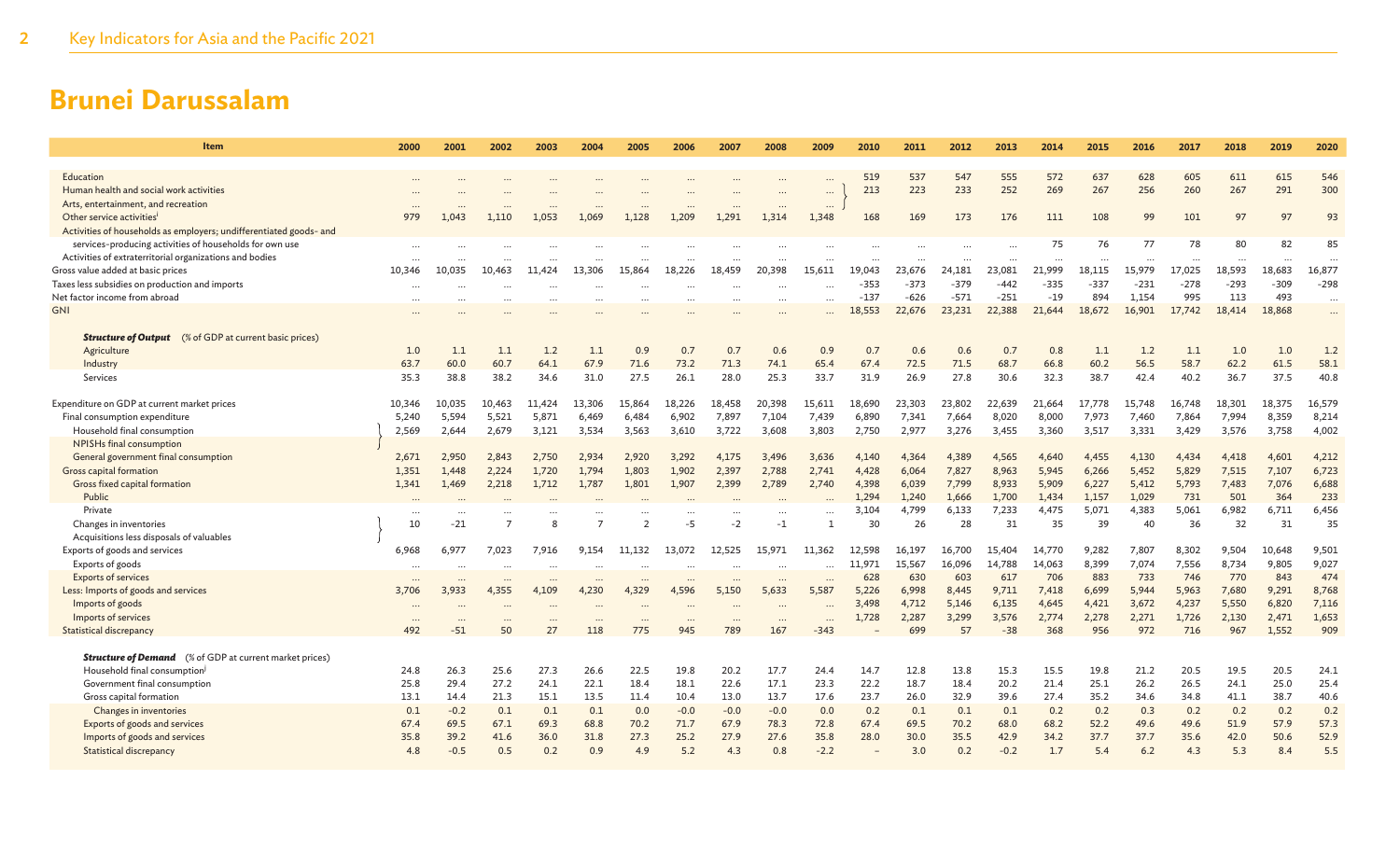| Item                                                                              | 2000               | 2001               | 2002               | 2003               | 2004               | 2005               | 2006                                            | 2007                 | 2008               | 2009                                                                                                              | 2010      | 2011      | 2012            | 2013                       | 2014               | 2015               | 2016                       | 2017               | 2018                       | 2019                       | 2020               |
|-----------------------------------------------------------------------------------|--------------------|--------------------|--------------------|--------------------|--------------------|--------------------|-------------------------------------------------|----------------------|--------------------|-------------------------------------------------------------------------------------------------------------------|-----------|-----------|-----------------|----------------------------|--------------------|--------------------|----------------------------|--------------------|----------------------------|----------------------------|--------------------|
| <b>At Constant Prices</b>                                                         |                    |                    |                    |                    |                    |                    |                                                 |                      |                    |                                                                                                                   |           |           |                 |                            |                    |                    |                            |                    |                            |                            |                    |
| GDP by industrial origin at 2000   2010 market prices                             | 10,346             | 10,630             | 11,041             | 11,362             | 11,419             | 11,464             | 11,968                                          | 11,986               | 11,754             | 11,546                                                                                                            | 18,690    | 19,390    | 19,567          | 19,151                     | 18,671             | 18,597             | 18,137                     | 18,378             | 18,387                     | 19,099                     | 19,328             |
| Agriculture, forestry, and fishing                                                | 106                | 112                | 118                | 131                | 147                | 149                | 134                                             | 128                  | 133                | 141                                                                                                               | 137       | 134       | 144             | 143                        | 149                | 159                | 153                        | 151                | 148                        | 146                        | 163                |
| Mining and quarrying                                                              | 4,619              | 4,614              | 4,765              | 4,942              | 4,905              | 4,774              | 4,977                                           | 4,577                | 4,151              | 4,009                                                                                                             | 9,575     | 9,700     | 9,471           | 8,765                      | 8,537              | 8,444              | 8,140                      | 8,022              | 7,950                      | 8,257                      | 7,852              |
| Manufacturing                                                                     | 1,589              | 1,592              | 1.701              | 1,751              | 1,732              | 1.698              | 1.711                                           | 1,659                | 1,706              | 1,539                                                                                                             | 2,786     | 2,967     | 2,908           | 2,865                      | 2,670              | 2,735              | 2,715                      | 2,961              | 2,943                      | 3,116                      | 3,863              |
| Electricity, gas, steam, and air-conditioning supply                              | 73                 | 75                 | 79                 | 82                 | 82                 | 86                 | 86                                              | 88                   | 89                 | 95                                                                                                                | 132       | 130       | 138             | 142                        | 135                | 140                | 142                        | 138                | 143                        | 148                        | 150                |
| Water supply; sewerage, waste management, and remediation activities              |                    |                    |                    |                    |                    |                    |                                                 |                      |                    |                                                                                                                   | $\cdots$  | $\cdots$  |                 |                            | 14                 | 13                 | 18                         | 27                 | 42                         | 45                         | 39                 |
| Construction                                                                      | 306                | 362                | 395                | 407                | 424                | 458                | 441                                             | 489                  | 498                | 477                                                                                                               | 339       | 451       | 547             | 556                        | 434                | 455                | 425                        | 464                | 492                        | 490                        | 505                |
| Wholesale and retail trade; repair of motor vehicles and motorcycles <sup>d</sup> | 371                | 387                | 435                | 461                | 476                | 486                | 499                                             | 558                  | 561                | 586                                                                                                               | 755       | 811       | 889             | 933                        | 917                | 925                | 893                        | 899                | 919                        | 987                        | 1,014              |
| Transportation and storage <sup>e</sup>                                           | 394                | 402                | 427                | 436                | 420                | 437                | 441                                             | 496                  | 528                | 556                                                                                                               | 292       | 278       | 336             | 398                        | 381                | 366                | 332                        | 348                | 347                        | 368                        | 289                |
| Accommodation and food service activities <sup>f</sup>                            |                    |                    |                    |                    |                    |                    |                                                 |                      |                    |                                                                                                                   | 149       | 158       | 163             | 184                        | 182                | 178                | 175                        | 181                | 188                        | 201                        | 188                |
| Information and communication <sup>g</sup>                                        |                    |                    |                    |                    |                    |                    |                                                 |                      |                    |                                                                                                                   | 254       | 276       | 284             | 286                        | 276                | 281                | 291                        | 294                | 290                        | 291                        | 337                |
| Financial and insurance activities                                                | 323                | 352                | 350                | 361                | 380                | 417                | 476                                             | 494                  | 506                | 4931                                                                                                              | 760       | 794       | 864<br>649      | 912                        | 904                | 909                | 994                        | 1,008              | 941                        | 1,008                      | 980<br>787         |
| Real estate activitiesh<br>Professional, scientific, and technical activities     | $\cdots$           |                    |                    |                    |                    |                    |                                                 |                      | $\ddotsc$          | $\cdots$                                                                                                          | 620       | 634       |                 | 664                        | 679                | 699                | 712                        | 731                | 748                        | 768                        |                    |
| Administrative and support service activities                                     |                    |                    |                    |                    |                    |                    |                                                 |                      |                    | $\ldots$<br>$\ldots$                                                                                              | 353       | 389       | 461             | 526                        | 488                | 443                | 387                        | 395                | 402                        | 385                        | 404                |
| Public administration and defense; compulsory social security                     | 1,586              | 1,691              | 1,720              | 1,712              | 1.766              | 1,817              | 1,978                                           | 2,207                | $\ddotsc$<br>2,267 | 2,298                                                                                                             | 1,993     | 2,108     | 2,131           | 2,162                      | 2,263              | 2,135              | 2,077                      | 2,109              | 2,180                      | 2,207                      | 2,121              |
| Education                                                                         |                    |                    |                    |                    |                    |                    |                                                 |                      | $\ddotsc$          | $\cdots$                                                                                                          | 519       | 536       | 545             | 550                        | 545                | 623                | 594                        | 558                | 558                        | 578                        | 532                |
| Human health and social work activities                                           |                    |                    |                    |                    |                    | $\cdots$           |                                                 | $\ddot{\phantom{a}}$ |                    | $\cdots$                                                                                                          | 213       | 223       | 233             | 252                        | 268                | 264                | 258                        | 261                | 268                        | 288                        | 296                |
| Arts, entertainment, and recreation                                               |                    |                    |                    |                    |                    |                    | $\cdots$                                        | $\ddotsc$            | $\ddotsc$          | $\cdots$                                                                                                          |           |           |                 |                            |                    |                    |                            |                    |                            |                            |                    |
| Other service activities <sup>i</sup>                                             | 979                | 1.044              | 1.050              | 1,078              | 1,088              | 1,142              | 1,225                                           | 1,290                | 1,317              | 1,353                                                                                                             | 168       | 169       | 173             | 176                        | 107                | 104                | 96                         | 98                 | 94                         | 95                         | 90                 |
| Activities of households as employers; undifferentiated goods- and                |                    |                    |                    |                    |                    |                    |                                                 |                      |                    |                                                                                                                   |           |           |                 |                            |                    |                    |                            |                    |                            |                            |                    |
| services-producing activities of households for own use                           |                    |                    |                    |                    |                    |                    |                                                 |                      |                    |                                                                                                                   |           |           |                 |                            | 75                 | 76                 | 78                         | 79                 | 81                         | 82                         | 84                 |
| Activities of extraterritorial organizations and bodies                           |                    |                    |                    |                    |                    |                    |                                                 |                      |                    |                                                                                                                   |           |           |                 |                            | $\cdots$           | $\ddotsc$          |                            | $\ddotsc$          |                            |                            |                    |
| Gross value added at basic prices                                                 | 10,346             | 10,630             | 11.041             | 11,362             | 11,419             | 11.464             | 11,968                                          | 11,986               | 11,754             | 11.546                                                                                                            | 19.043    | 19,756    | 19.936          | 19.513                     | 19,023             | 18.949             | 18,479                     | 18,725             | 18.735                     | 19,459                     | 19,694             |
| Taxes less subsidies on production and imports                                    |                    |                    |                    | $\cdots$           |                    | $\cdots$           | $\cdots$                                        |                      | $\cdots$           | $\ddots$                                                                                                          | $-353$    | -366      | $-370$          | $-362$                     | $-353$             | $-351$             | $-343$                     | $-347$             | $-347$                     | $-361$                     | $-365$             |
| Net factor income from abroad                                                     | $\cdots$           |                    | $\cdots$           | $\cdots$           |                    | $\cdots$           | $\cdots$                                        |                      |                    | $\ddots$                                                                                                          | $\ddotsc$ | $\ddotsc$ | $\cdots$        |                            | $\cdots$           | $\ddotsc$          | $\ddotsc$                  | $\ddotsc$          | $\ddotsc$                  |                            |                    |
| GNI                                                                               |                    |                    |                    |                    |                    |                    |                                                 |                      |                    |                                                                                                                   |           |           |                 |                            |                    |                    |                            |                    |                            |                            |                    |
| <b>Growth of Output</b> (% annual change)                                         |                    |                    |                    |                    |                    |                    |                                                 |                      |                    |                                                                                                                   |           |           |                 |                            |                    |                    |                            |                    |                            |                            |                    |
| GDP                                                                               | 2.8                | 2.7                | 3.9                | 2.9                | 0.5                | 0.4                | 4.4                                             | 0.2                  | $-1.9$             | $-1.8$                                                                                                            |           | 3.7       | 0.9             | $-2.1$                     | $-2.5$             | $-0.4$             | $-2.5$                     | 1.3                | 0.1                        | 3.9                        | 1.2                |
| Agriculture                                                                       | 6.6                | 5.8                | 5.2                | 11.3               | 12.0               | 1.3                | $-9.9$                                          | $-4.5$               | 3.7                | 5.7                                                                                                               |           | $-2.6$    | 8.1             | $-1.2$                     | 4.7                | 6.4                | $-3.6$                     | $-1.6$             | $-1.6$                     | $-1.4$                     | 11.7               |
| Industry                                                                          | 3.0                | 0.8                | 4.5                | 3.5                | $-0.5$             | $-1.8$             | 2.9                                             | $-5.6$               | $-5.4$             | $-5.0$                                                                                                            | $\cdots$  | 3.2       | $-1.4$          | $-5.6$                     | $-4.4$             | $-0.0$             | $-2.9$                     | 1.5                | $-0.4$                     | 4.2                        | 2.9                |
| Services                                                                          | 2.5                | 6.1                | 2.8                | 1.6                | 2.0                | 4.1                | 7.4                                             | 9.2                  | 2.6                | 2.1                                                                                                               |           | 4.9       | 5.5             | 4.7                        | 0.6                | $-1.1$             | $-1.7$                     | 1.1                | 0.8                        | 3.4                        | $-1.9$             |
|                                                                                   |                    |                    |                    |                    |                    |                    |                                                 |                      |                    |                                                                                                                   |           |           |                 |                            |                    |                    |                            |                    |                            |                            |                    |
| Expenditure on GDP at 2000   2010 market prices                                   | 10,346.0           | 10,629.9           | 11,041.5           |                    |                    |                    | 11,362.1 11,419.4 11,463.7 11,967.8 11,986.3    |                      |                    | 11,753.8 11,546.4   18,689.8 19,389.6 19,566.7 19,150.9                                                           |           |           |                 |                            |                    |                    | 18,670.6 18,597.4 18,136.5 |                    | 18,377.5 18,387.1 19,098.5 |                            | 19,328.3           |
| Final consumption expenditure<br>Household final consumption                      | 5,239.7<br>2,569.0 | 5,596.0<br>2,677.2 | 5,557.3<br>2,696.2 | 5,909.6<br>3,122.4 | 6,407.9<br>3,505.3 | 6,357.7<br>3,485.5 | 6,856.2<br>3,615.5                              | 7,439.6<br>3,687.9   | 7,475.2<br>3,752.7 | 7,849.9 6,889.9<br>3,939.9 2,749.8                                                                                |           | 7,256.6   | 2,898.6 3,149.7 | 7,527.1 7,875.6<br>3,339.7 | 7,835.8<br>3,215.8 | 7,838.4<br>3,383.9 | 7,506.1<br>3,339.3         | 7,973.1<br>3,497.1 | 8,120.5                    | 8.414.4<br>3,573.2 3,785.3 | 8,249.4<br>4,062.6 |
| NPISHs final consumption                                                          |                    |                    |                    |                    |                    |                    |                                                 |                      |                    |                                                                                                                   |           |           |                 |                            |                    |                    |                            |                    |                            |                            |                    |
| General government final consumption                                              | 2,670.8            | 2,918.8            | 2,861.2            | 2,787.2            | 2,902.5            | 2,872.2            | 3,240.7                                         | 3,751.7              | 3,722.5            | 3,910.0                                                                                                           | 4,140.1   | 4,358.0   | 4,377.4         | 4,535.9                    | 4,620.0            | 4,454.5            | 4,166.7                    | 4,476.1            | 4,547.3                    | 4,629.1                    | 4,186.9            |
| <b>Gross capital formation</b>                                                    | 1,351.0            | 1.441.1            | 2,100.1 1,662.4    |                    | 1,709.1            | 1,717.3            | 1,741.5                                         | 2,203.7              | 2,493.9            | 2,486.3                                                                                                           | 4,427.7   | 6,066.1   | 7,813.8         | 8,747.3                    | 6,022.1            |                    | 6,416.6 5,704.7            | 6,159.8            | 7,888.6                    | 7,542.9                    | 6,844.2            |
| Gross fixed capital formation                                                     | 1,340.6            | 1,461.8            | 2,093.4            | 1,654.2            | 1,702.8            | 1,715.8            | 1,744.7                                         | 2,204.8              | 2,497.3            | 2,485.9                                                                                                           | 4,398.1   | 6,040.4   | 7,786.2         | 8,716.7                    | 5,986.3            | 6,376.9            | 5,664.1                    | 6,122.4            | 7,855.6                    | 7,509.9                    | 6,808.3            |
| Public                                                                            |                    |                    |                    |                    |                    |                    |                                                 |                      |                    | $\ldots$                                                                                                          | 1,293.8   | 1,242.1   | 1,663.4         | 1,698.6                    | 3,543.0            | 1,190.5            | 1,090.1                    | 792.3              | 543.1                      | 391.0                      | 231.8              |
| Private                                                                           |                    |                    |                    |                    |                    |                    |                                                 |                      |                    | $\ldots$                                                                                                          | 3,104.3   | 4,798.3   | 6,122.8         | 7,018.1                    | 2,443.3            | 5,186.4            | 4,574.0                    | 5,330.0            | 7,312.5                    | 7,118.9                    | 6,576.5            |
| Changes in inventories                                                            | 10.4               | $-20.7$            | 6.7                | 8.2                | 6.3                | 1.4                | $-3.2$                                          | $-1.1$               | $-3.4$             | 0.4                                                                                                               | 29.6      | 25.7      | 27.6            | 30.5                       | 35.7               | 39.7               | 40.6                       | 37.5               | 33.0                       | 33.0                       | 35.9               |
| Acquisitions less disposals of valuables                                          |                    |                    |                    |                    |                    |                    |                                                 |                      |                    |                                                                                                                   |           |           |                 |                            |                    |                    |                            |                    |                            |                            |                    |
| Exports of goods and services                                                     | 6,968.5            | 7,059.3            |                    |                    |                    |                    | 7,466.7 7,635.7 7,581.2 7,485.7 7,760.4 7,012.5 |                      |                    | 6,576.6 6,229.9 12,598.4 12,220.5 12,368.8 11,666.5 11,655.1 10,495.6 10,297.1 9,747.7 10,303.8 11,837.0 12,727.8 |           |           |                 |                            |                    |                    |                            |                    |                            |                            |                    |
|                                                                                   |                    |                    |                    |                    |                    |                    |                                                 |                      |                    |                                                                                                                   |           |           |                 |                            |                    |                    |                            |                    |                            |                            |                    |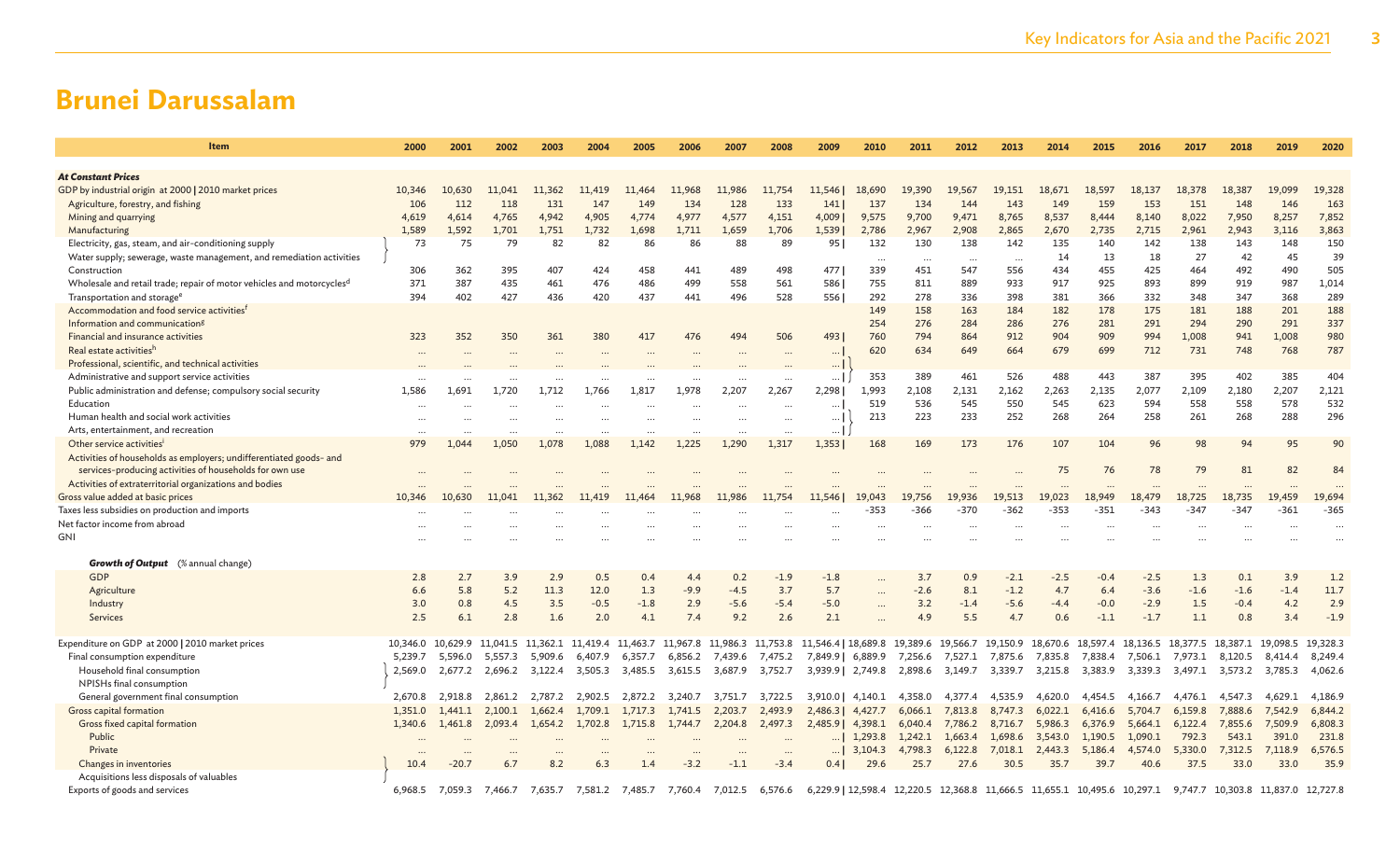| Item                                                                     | 2000                     | 2001           | 2002           | 2003         | 2004        | 2005           | 2006                 | 2007           | 2008         | 2009                 | 2010               | 2011                                | 2012               | 2013               | 2014               | 2015               | 2016               | 2017               | 2018               | 2019               | 2020                 |
|--------------------------------------------------------------------------|--------------------------|----------------|----------------|--------------|-------------|----------------|----------------------|----------------|--------------|----------------------|--------------------|-------------------------------------|--------------------|--------------------|--------------------|--------------------|--------------------|--------------------|--------------------|--------------------|----------------------|
|                                                                          |                          |                |                |              |             |                |                      |                |              |                      |                    |                                     |                    |                    |                    |                    |                    |                    |                    |                    |                      |
| Exports of goods                                                         | $\ddots$                 |                |                |              |             |                |                      |                |              |                      |                    | 11,970.6 11,591.5 11,767.1 11,053.8 |                    |                    | 10,952.1           | 9.612.4            | 9.550.5            | 8,985.6            | 9.519.5            | 10,976.1           | 12,254.9             |
| <b>Exports of services</b>                                               |                          |                |                |              |             |                | $\cdots$             |                |              | $\ldots$             | 627.8              | 629.0                               | 601.7              | 612.7              | 703.1              | 883.2              | 746.6              | 762.1              | 784.2              | 860.9              | 472.9                |
| Imports of goods and services<br>Imports of goods                        | 3,705.7                  | 3,823.6        | 4,333.8        | 3,983.9      | 3,858.9     | 4,251.5        | 4,425.5              | 5,010.3        | 5,559.8      | 5,515.2              | 5,226.2<br>3,498.1 | 6,987.8<br>4,704.4                  | 8,426.8<br>5,135.8 | 9,651.3<br>6,097.8 | 7,444.3<br>4,683.4 | 6,780.3<br>4,502.9 | 6,047.8<br>3,759.9 | 6,125.5<br>4,363.6 | 7,845.1<br>5,675.7 | 8,925.1<br>6,402.5 | 8,741.7<br>7,091.2   |
| Imports of services                                                      |                          |                |                |              |             |                |                      |                |              | $\ldots$<br>$\ldots$ | 1,728.1            | 2,283.4                             | 3,291.0            | 3,553.5            | 2,761.0            | 2.277.4            | 2,287.9            | 1,761.9            | 2,169.5            | 2,522.6            | 1,650.5              |
| Statistical discrepancy                                                  | 492.5                    | 357.2          | 251.2          | 138.3        | $-419.9$    | 154.5          | 35.3                 | 340.7          | 767.9        | 496.5                |                    | 834.2                               | 283.8              | 512.8              | 602.0              | 627.1              | 676.5              | 622.4              | $-80.6$            | 229.3              | 248.6                |
|                                                                          |                          |                |                |              |             |                |                      |                |              |                      |                    |                                     |                    |                    |                    |                    |                    |                    |                    |                    |                      |
| <b>Growth of Demand</b> (% annual change)                                |                          |                |                |              |             |                |                      |                |              |                      |                    |                                     |                    |                    |                    |                    |                    |                    |                    |                    |                      |
| Household final consumption <sup>j</sup>                                 | $-7.0$                   | 4.2            | 0.7            | 15.8         | 12.3        | $-0.6$         | 3.7                  | 2.0            | 1.8          | 5.0                  | $\ddotsc$          | 5.4                                 | 8.7                | 6.0                | $-3.7$             | 5.2                | $-1.3$             | 4.7                | 2.2                | 5.9                | 7.3                  |
| Government final consumption                                             | 7.7                      | 9.3            | $-2.0$         | $-2.6$       | 4.1         | $-1.0$         | 12.8                 | 15.8           | $-0.8$       | 5.0                  | $\cdots$           | 5.3                                 | 0.4                | 3.6                | 1.9                | $-3.6$             | $-6.5$             | 7.4                | 1.6                | 1.8                | $-9.6$               |
| Gross capital formation                                                  | $\cdots$                 | 6.7            | 45.7           | $-20.8$      | 2.8         | 0.5            | 1.4                  | 26.5           | 13.2         | $-0.3$               |                    | 37.0                                | 28.8               | 11.9               | $-31.2$            | 6.6                | $-11.1$            | 8.0                | 28.1               | $-4.4$             | $-9.3$               |
| Exports of goods and services                                            | 11.9                     | 1.3            | 5.8            | 2.3          | $-0.7$      | $-1.3$         | 3.7                  | $-9.6$         | $-6.2$       | $-5.3$               |                    | $-3.0$                              | 1.2                | $-5.7$             | $-0.1$             | $-9.9$             | $-1.9$             | $-5.3$             | 5.7                | 14.9               | 7.5                  |
| Imports of goods and services                                            | $-6.2$                   | 3.2            | 13.3           | $-8.1$       | $-3.1$      | 10.2           | 4.1                  | 13.2           | 11.0         | $-0.8$               |                    | 33.7                                | 20.6               | 14.5               | $-22.9$            | $-8.9$             | $-10.8$            | 1.3                | 28.1               | 13.8               | $-2.1$               |
|                                                                          |                          |                |                |              |             |                |                      |                |              |                      |                    |                                     |                    |                    |                    |                    |                    |                    |                    |                    |                      |
| <b>Investment Financing at Current Prices</b><br>Gross capital formation | 1,351                    | 1,448          | 2,224          | 1,720        | 1,794       | 1,803          | 1,902                | 2,397          | 2,788        | 2,741                | 4,428              | 6,064                               | 7,827              | 8,963              | 5,945              | 6,266              | 5,452              | 5,829              | 7,515              | 7,107              | 6,723                |
| Gross national saving                                                    | $\cdots$                 | $\cdots$       | $\cdots$       |              | $\cdots$    | $\cdots$       | $\cdots$             |                | .            | $\ddots$             | 11,243             | 14,864                              | 14,973             | 13,646             | 12,957             | 10,155             | 8,884              | 9,269              | 9,739              | 9,841              | $\cdot$              |
| Gross domestic saving <sup>k</sup>                                       | 5,106                    | 4,441          | 4,942          | 5,554        | 6,837       | 9,380          | 11,324               | 10,561         | 13,294       | 8,173                | 11,800             | 15,962                              | 16,138             | 14,619             | 13,664             | 9,805              | 8,287              | 8,884              | 10,308             | 10,016             | 8,365                |
| Net factor income from abroad                                            | $\cdots$                 | $\cdots$       | $\cdots$       | $\cdots$     |             | $\cdots$       | $\cdots$             | $\cdots$       | $\cdots$     | $\cdots$             | $-137$             | $-626$                              | $-571$             | $-251$             | $-19$              | 894                | 1,154              | 995                | 113                | 493                | $\cdots$             |
| Net current transfers from abroad                                        | $\overline{\phantom{a}}$ | $-482$         | $-554$         | $-505$       | $-598$      | $-626$         | $-644$               | $-648$         | $-389$       | $-392$               | $-420$             | $-471$                              | $-593$             | $-722$             | $-688$             | $-545$             | $-557$             | $-610$             | $-683$             | $-668$             | $\cdots$             |
|                                                                          |                          |                |                |              |             |                |                      |                |              |                      |                    |                                     |                    |                    |                    |                    |                    |                    |                    |                    |                      |
| <b>Savings and Investment</b> (% of GDP at current market prices)        |                          |                |                |              |             |                |                      |                |              |                      |                    |                                     |                    |                    |                    |                    |                    |                    |                    |                    |                      |
| Gross domestic saving                                                    | 49.4                     | 44.3           | 47.2           | 48.6         | 51.4        | 59.1           | 62.1                 | 57.2           | 65.2         | 52.4                 | 63.1               | 68.5                                | 67.8               | 64.6               | 63.1               | 55.2               | 52.6               | 53.0               | 56.3               | 54.5               | 50.5                 |
| Gross national saving                                                    | $\cdots$                 |                |                |              |             |                | $\ddot{\phantom{a}}$ |                |              | $\cdots$             | 60.2               | 63.8                                | 62.9               | 60.3               | 59.8               | 57.1               | 56.4               | 55.3               | 53.2               | 53.6               | $\ddot{\phantom{a}}$ |
| Gross capital formation                                                  | 13.1                     | 14.4           | 21.3           | 15.1         | 13.5        | 11.4           | 10.4                 | 13.0           | 13.7         | 17.6                 | 23.7               | 26.0                                | 32.9               | 39.6               | 27.4               | 35.2               | 34.6               | 34.8               | 41.1               | 38.7               | 40.6                 |
| At Current Market Prices (B\$)                                           |                          |                |                |              |             |                |                      |                |              |                      |                    |                                     |                    |                    |                    |                    |                    |                    |                    |                    |                      |
| Per capita GDP                                                           | 31,853                   | 30,151         | 30,765         | 32,980       | 37,768      | 44,251         | 50,002               | 49,888         | 54,394       | 41,072               | 48,319             | 59.238                              | 59,700             | 56,134             | 53,149             | 43,109             | 37.741             | 38,993             | 41,367             | 39,989             | 36,549               |
| Per capita GNI                                                           |                          |                |                |              |             |                |                      |                |              | $\cdots$             | 47,965             | 57,646                              | 58,267             | 55,512             | 53,102             | 45,278             | 40,506             | 41,310             | 41,622             | 41,061             |                      |
|                                                                          |                          |                |                |              |             |                |                      |                |              |                      |                    |                                     |                    |                    |                    |                    |                    |                    |                    |                    |                      |
| <b>PRODUCTION INDEX</b> period aveages                                   |                          |                |                |              |             |                |                      |                |              |                      |                    |                                     |                    |                    |                    |                    |                    |                    |                    |                    |                      |
| Agriculture; 2014-2016 = 100                                             | 55.4                     | 63.5           | 70.3           | 68.9         | 66.8        | 49.4           | 79.1                 | 82.7           | 85.3         | 85.8                 | 89.9               | 96.5                                | 98.3               | 106.2              | 100.1              | 97.8               | 102.1              | 98.5               | 99.5               | 97.4               |                      |
|                                                                          |                          |                |                |              |             |                |                      |                |              |                      |                    |                                     |                    |                    |                    |                    |                    |                    |                    |                    |                      |
| <b>ENERGY</b> annual values                                              |                          |                |                |              |             |                |                      |                |              |                      |                    |                                     |                    |                    |                    |                    |                    |                    |                    |                    |                      |
| Crude petroleum (t'000)                                                  |                          |                |                |              |             |                |                      |                |              |                      |                    |                                     |                    |                    |                    |                    |                    |                    |                    |                    |                      |
| Production (TJ)                                                          | 9,278<br>9,058           | 9,384<br>9,050 | 9,736<br>9,511 | 9,952        | 9,695       | 9,054<br>9,544 | 10,918               | 9,652<br>8,609 | 8,336        | 7,963                | 8,114              | 7,922                               | 7,615              | 6,902              | 6,457              | 6,222              | 5,943<br>5,645     | 5,539              | 5,461              | 5,949              | 5,418                |
| Exports<br>Consumption                                                   |                          | 318            | 219            | 9,809<br>175 | 9,552<br>90 |                | 10,030<br>507        | 735            | 7,322<br>683 | 7,078<br>653         | 7,417<br>656       | 7,394<br>634                        | 7,207<br>470       | 6,452              | 6,004              | 5,917<br>394       | 327                | 5,334<br>282       | 4,962<br>349       | 5,718<br>1,586     | 3,958<br>7,779       |
|                                                                          | $\ddotsc$                |                |                |              |             |                |                      |                |              |                      |                    |                                     |                    | $\cdot$ $\cdot$    |                    |                    |                    |                    |                    |                    |                      |
| Natural Gas <sup>m</sup>                                                 |                          |                |                |              |             |                |                      |                |              |                      |                    |                                     |                    |                    |                    |                    |                    |                    |                    |                    |                      |
| Production (TJ)                                                          | 434,010                  | 392,777        | 398,168        | 441,681      | 427,832     | 411,260        | 467,930              | 456,250        | 537,353      | 508,267              | 538,592            | 559,861                             | 550,033            | 529,762            | 517,413            | 531,658            | 517,714            | 514,196            | 502,611            | 519,205            | 505,632              |
| Exports $(m^3)$ million)                                                 | 9,278                    | 9,384          | 9,736          | 9,952        | 9,695       | 9,557          | 10,221               | 9,051          | 10,360       | 9,511                | 9,662              | 10,183                              | 9,925              | 10,140             | 9,161              | 8,310              | 8,212              | 8,538              | 8,052              | 8,326              | 7,934                |
| Consumption $(m^3 \text{ million})$                                      | 1,036                    | 1,017          | 1,196          | 1,099        | 1,066       | 1,010          | 936                  | 912            | 925          | 974                  | 1,015              | 968                                 | 970                | 1,653              | 1,644              | 1,467              | 1,438              | 1,370              | 1,440              | 1,515              | 1,574                |
|                                                                          |                          |                |                |              |             |                |                      |                |              |                      |                    |                                     |                    |                    |                    |                    |                    |                    |                    |                    |                      |
| Electricity (GWh million)                                                |                          |                |                |              |             |                |                      |                |              |                      |                    |                                     |                    |                    |                    |                    |                    |                    |                    |                    |                      |
| Production                                                               | 2,517                    | 2,579          | 2,702          | 2,814        | 2,906       | 2,913          | 3,298                | 3,395          | 3,424        | 3,612                | 3,792              | 3,723                               | 3,929              | 3,962              | 4,055              | 4,199              | 4,270              | 4,157              | 4,294              | 4,449              | 4,509                |
| Consumption                                                              | 2,194                    | 2,213          | 2,301          | 2,365        | 2,726       | 2,723          | 2,879                | 3,049          | 3,145        | 3,243                | 3,328              | 3,391                               | 3,726              | 3,553              | 3,766              | 3,788              | 3,648              | 3,539              | 3,684              | 3,828              | 3,937                |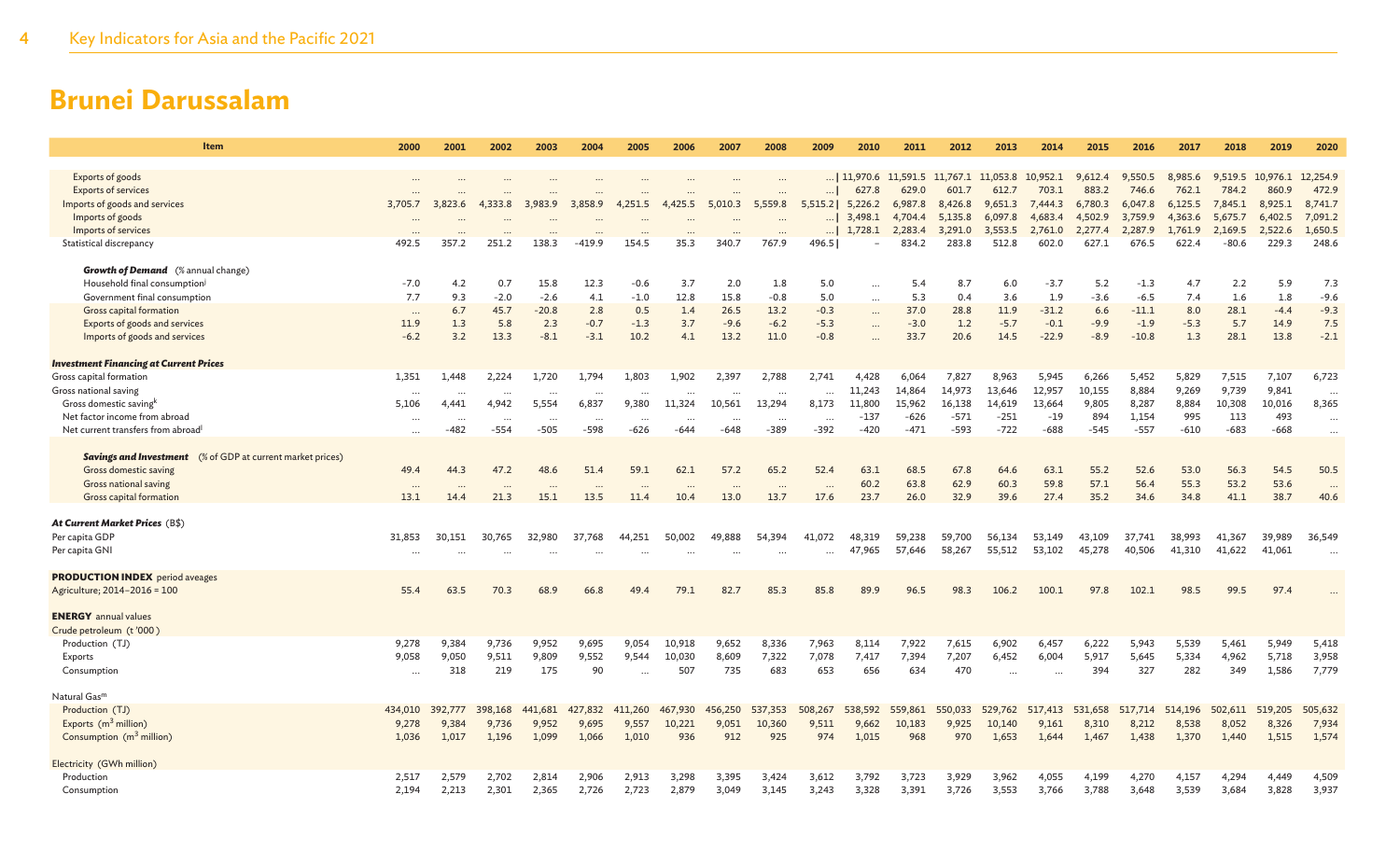| Item                                                                                                     | 2000              | 2001               | 2002            | 2003            | 2004             | 2005             | 2006             | 2007            | 2008                  | 2009                 | 2010            | 2011           | 2012           | 2013          | 2014             | 2015           | 2016             | 2017          | 2018          | 2019             | 2020           |
|----------------------------------------------------------------------------------------------------------|-------------------|--------------------|-----------------|-----------------|------------------|------------------|------------------|-----------------|-----------------------|----------------------|-----------------|----------------|----------------|---------------|------------------|----------------|------------------|---------------|---------------|------------------|----------------|
|                                                                                                          |                   |                    |                 |                 |                  |                  |                  |                 |                       |                      |                 |                |                |               |                  |                |                  |               |               |                  |                |
| <b>PRICE INDEXES</b> period averages<br>Consumer; 1990   2002   2005   January 2010   January 2015 = 100 | 121.7             | 122.4              | 119.61          | 100.3           | 101.21           | 100.0            | 100.2            | 101.2           | 103.3                 | 104.4                | 99.9            | 100.1          | 100.3          | 100.6         | 100.41           | 99.9           | 99.6             | 98.4          | 99.4          | 99.0             | 100.9          |
| Food and nonalcoholic beverages                                                                          |                   |                    |                 |                 |                  |                  |                  |                 |                       | $\cdots$             | 99.9            | 99.9           | 99.9           | 100.0         | 99.71            | 100.8          | 100.3            | 100.5         | 102.5         | 101.7            | 104.3          |
| Alcoholic beverages, tobacco, and narcotics <sup>n</sup>                                                 |                   |                    |                 |                 |                  |                  |                  |                 |                       |                      |                 |                |                |               |                  |                |                  |               |               |                  |                |
| Clothing and footwear                                                                                    |                   |                    |                 |                 |                  |                  |                  |                 |                       |                      | 100.4           | 101.0          | 101.0          | 101.6         | 99.2             | 104.4          | 103.7            | 102.1         | 99.3          | 98.4             | 100.0          |
| Housing, water, electricity, gas, and other fuels                                                        |                   |                    |                 |                 |                  |                  |                  |                 |                       | $\ldots$             | 100.0           | 100.0          | 100.0          | 99.9          | 99.2             | 99.7           | 95.4             | 95.3          | 95.0          | 93.5             | 93.2           |
| Furnishings, household equipment, and routine household maintenance                                      |                   |                    |                 |                 |                  |                  | $\cdots$         |                 |                       | $\ldots$             | 100.0           | 100.0          | 100.0          | 99.3          | 97.1             | 101.5          | 101.8            | 101.3         | 100.4         | 99.8             | 101.6          |
| Health                                                                                                   | $\cdots$          |                    |                 | $\cdots$        |                  | $\cdots$         | $\cdots$         |                 | $\cdots$              | $\ldots$             | 100.0           | 100.0          | 100.0          | 99.7          | 100.2            | 101.7          | 98.4             | 100.0         | 100.5         | 101.1            | 101.6          |
| Transport                                                                                                | $\cdots$          |                    | $\cdots$        | $\cdots$        |                  | $\cdots$         | $\cdots$         |                 | $\cdots$              | $\ldots$             | 99.9            | 99.9           | 100.0          | 102.2         | 102.6            | 97.1           | 98.5             | 97.2          | 96.5          | 93.9             | 95.0           |
| Communication<br>Recreation and culture                                                                  | $\ddots$          |                    |                 | $\cdots$        |                  | $\cdots$         | $\cdots$         | $\ddotsc$       | $\ddots$              | $\ldots$             | 100.0<br>100.0  | 100.0<br>100.2 | 100.0<br>100.6 | 99.8<br>101.1 | 99.9             | 100.0<br>100.3 | 99.7<br>100.1    | 99.5<br>100.4 | 99.4<br>101.3 | 99.4<br>103.4    | 99.5<br>103.4  |
| Education                                                                                                | $\ddots$          |                    |                 |                 |                  | $\cdots$         | $\cdots$         |                 | $\cdots$<br>$\ddotsc$ | $\ldots$<br>$\ldots$ | 100.3           | 100.4          | 101.7          | 102.4         | 99.1<br>105.2    | 100.5          | 102.4            | 102.4         | 102.9         | 103.1            | 105.1          |
| Restaurants and hotels                                                                                   | $\cdots$          |                    |                 |                 |                  |                  | $\cdots$         |                 |                       | $\ldots$             | 100.0           | 100.1          | 100.2          | 100.3         | 102.4            | 100.0          | 99.8             | 99.7          | 99.6          | 103.1            | 103.7          |
| Miscellaneous goods and services                                                                         | $\cdots$          |                    |                 |                 |                  |                  | $\cdots$         |                 | $\cdots$              | $\ldots$             | 100.4           | 101.6          | 101.7          | 100.9         | 101.7            | 100.2          | 100.1            | 87.6          | 99.5          | 99.3             | 110.1          |
| Implicit GDP deflator; 2000   2010 = 100                                                                 | 100.0             | 94.4               | 94.8            | 100.5           | 116.5            | 138.4            | 152.3            | 154.0           | 173.5                 | 135.2                | 100.0           | 120.2          | 121.6          | 118.2         | 116.0            | 95.6           | 86.8             | 91.1          | 99.5          | 96.2             | 85.8           |
|                                                                                                          |                   |                    |                 |                 |                  |                  |                  |                 |                       |                      |                 |                |                |               |                  |                |                  |               |               |                  |                |
| <b>Price Indexes</b> (% annual change)                                                                   |                   |                    |                 |                 |                  |                  |                  |                 |                       |                      |                 |                |                |               |                  |                |                  |               |               |                  |                |
| Consumer price index                                                                                     | 1.2               | 0.6                | $-2.3$          | 0.3             | 0.9              | 1.1              | 0.2              | 1.0             | 2.1                   | 1.1                  | 0.4             | 0.2            | 0.1            | 0.4           | $-0.2$           | $-0.5$         | $-0.3$           | $-1.3$        | 1.0           | $-0.4$           | 1.9            |
| Food and nonalcoholic beverages price index<br>Implicit GDP deflator                                     | $\cdot$ .<br>29.0 | $\ldots$<br>$-5.6$ | $\cdots$<br>0.4 | $\cdots$<br>6.1 | $\cdots$<br>15.9 | $\cdots$<br>18.8 | $\ldots$<br>10.0 | $\cdots$<br>1.1 | $\cdots$<br>12.7      | $\ddots$<br>$-22.1$  | $\ldots$<br>5.3 | $-0.0$<br>20.2 | $-0.0$<br>1.2  | 0.1<br>$-2.8$ | $-0.2$<br>$-1.8$ | 1.0<br>$-17.6$ | $-0.5$<br>$-9.2$ | 0.3<br>5.0    | 1.9<br>9.2    | $-0.7$<br>$-3.3$ | 2.5<br>$-10.8$ |
|                                                                                                          |                   |                    |                 |                 |                  |                  |                  |                 |                       |                      |                 |                |                |               |                  |                |                  |               |               |                  |                |
| <b>MONEY AND INTEREST RATES<sup>o</sup> as of end of period (B\$ million)</b>                            |                   |                    |                 |                 |                  |                  |                  |                 |                       |                      |                 |                |                |               |                  |                |                  |               |               |                  |                |
| <b>Net Foreign Assets</b>                                                                                | $\cdots$          | 5,462              | 5,112           | 6,125           | 7,890            | 8,623            | 7,630            | 8,142           | 10,548                | 8,577                | 10.932          | 15,595         | 14,860         | 14,048        | 13,071           | 11,212         | 13,405           | 13,250        | 13,600        | 14,325           | 13,317         |
| <b>Domestic Claims</b>                                                                                   | $\ddots$          | 3,575              | 3,947           | 3,363           | 2,731            | 1,647            | 2,977            | 3,428           | 1,853                 | 5,002                | 4,194           | 1,730          | 2,877          | 4,382         | 5,915            | 7,518          | 5,880            | 4,901         | 5,192         | 5,308            | 6,280          |
| Net claims on central government                                                                         |                   | $-1,808$           | $-1,676$        | $-2,492$        | $-3,530$         | $-4,816$         | $-3,418$         | $-3,577$        | $-5,376$              | $-1,981$             | $-2,749$        | $-4,982$       | $-3,987$       | $-3,158$      | $-1,868$         | $-685$         | $-1,546$         | $-1,953$      | $-1,871$      | $-1,619$         | $-585$         |
| Claims on other financial corporations                                                                   |                   | $\Omega$           | $\Omega$        | $\Omega$        | $\Omega$         | $\Omega$         | $\Omega$         | $\Omega$        | $\Omega$              | $\Omega$             | 20              | 109            | 60             | 220           | 386              | 441            | 371              | 180           | 193           | 24               | 24             |
| Claims on state and local government units                                                               | $\cdots$          | $\Omega$           | $\Omega$        | $\Omega$<br>47  |                  | $\Omega$<br>71   | $\Omega$<br>60   | $\Omega$<br>123 | $\Omega$              | $\Omega$<br>63       | $\Omega$        | $\Omega$       | $\Omega$       | $\Omega$      | $\overline{0}$   | $\Omega$       | $\overline{0}$   | $\Omega$      | $\mathbf 0$   | $\Omega$         | $\Omega$       |
| Claims on public nonfinancial corporations<br>Claims on private sector                                   |                   | 5,382              | 6<br>5,616      | 5,808           | 82<br>6,179      | 6,392            | 6,335            | 6,882           | 92<br>7,137           | 6,920                | 85<br>6,838     | 108<br>6,495   | 194<br>6,610   | 320<br>7,000  | 269<br>7,129     | 457<br>7,305   | 194<br>6,861     | 175<br>6,499  | 575<br>6,296  | 483<br>6,420     | 411<br>6,430   |
| <b>Broad Money Liabilities (M2)</b>                                                                      | $\ddotsc$<br>     | 7,811              | 7,958           | 8,282           | 9,594            | 9,162            | 9,356            | 9,984           | 10,940                | 11,996               | 12,573          | 13,837         | 13,962         | 14,166        | 14,623           | 14,365         | 14,582           | 14,518        | 14,930        | 15,567           | 15,500         |
| Currency outside depository corporations <sup>p</sup>                                                    |                   | 572                | 575             | 564             | 576              | 601              | 641              | 697             | 739                   | 784                  | 824             | 831            | 926            | 978           | 1.021            | 1,073          | 1,135            | 1,091         | 1,084         | 1,053            | 1,183          |
| Transferable deposits                                                                                    | $\cdots$          | 2,292              | 2,571           | 2,686           | 2,955            | 2,975            | 3,321            | 3,154           | 3,647                 | 4,607                | 2,993           | 3,402          | 3,367          | 3,487         | 3,375            | 3,607          | 3,540            | 3,316         | 3,190         | 3,505            | 4,320          |
| Other deposits                                                                                           |                   | 4.946              | 4,811           | 5,028           | 6,060            | 5,584            | 5,392            | 6,132           | 6,553                 | 6,605                | 8,756           | 9,604          | 9,668          | 9,702         | 10,227           | 9,686          | 9,907            | 10,110        | 10,656        | 11,009           | 9,997          |
| Securities other than shares                                                                             |                   | $\overline{2}$     | $\overline{2}$  | 5               | $\overline{3}$   | $\overline{3}$   | $\overline{2}$   | $\overline{1}$  | $\mathbf{1}$          | $\overline{1}$       | $\Omega$        | $\Omega$       | $\Omega$       | $\Omega$      | $\Omega$         | $\Omega$       | $\Omega$         | $\Omega$      | $\Omega$      | $\Omega$         | $\Omega$       |
| <b>Liabilities Excluded from Broad Money</b>                                                             |                   | -1,227             | $-1,100$        | $-1,205$        | $-1,027$         | $-1,108$         | $-1,251$         | $-1,587$        | $-1,461$              | $-1,583$             | $-2,553$        | $-3,487$       | $-3,775$       | $-4,263$      | $-4,363$         | $-4,364$       | $-4,703$         | $-3,633$      | $-3,862$      | $-4,065$         | $-4,097$       |
| Money Supply (M2) (% annual change)                                                                      |                   |                    | 1.9             | 4.1             | 15.8             | $-4.5$           | 2.1              | 6.7             | 9.6                   | 9.7                  | 4.8             | 10.1           | 0.9            | 1.5           | 3.2              | $-1.8$         | 1.5              | $-0.4$        | 2.8           | 4.3              | $-0.4$         |
| <b>M2</b> (% of GDP at current market prices)                                                            | $\cdots$          | 77.8               | 76.1            | 72.5            | 72.1             | 57.8             | 51.3             | 54.1            | 53.6                  | 76.8                 | 67.3            | 59.4           | 58.7           | 62.6          | 67.5             | 80.8           | 92.6             | 86.7          | 81.6          | 84.7             | 93.5           |
|                                                                                                          |                   |                    |                 |                 |                  |                  |                  |                 |                       |                      |                 |                |                |               |                  |                |                  |               |               |                  |                |
| <b>Interest Rates</b> period averages (% per annum)                                                      |                   |                    |                 |                 |                  |                  |                  |                 |                       |                      |                 |                |                |               |                  |                |                  |               |               |                  |                |
| On deposits                                                                                              |                   |                    |                 |                 |                  |                  |                  |                 |                       |                      |                 |                |                |               |                  |                |                  |               |               |                  |                |
| Savings                                                                                                  |                   |                    |                 | 1.0             | 1.0              | 1.0              | 1.4              | 1.2             | 0.8                   | 0.6                  | 0.4             | 0.4            | 0.2            | 0.3           | 0.3              | 0.3            | 0.3              | 0.3           | 0.3           | 0.3              | 0.1            |
| Time: 6 months                                                                                           |                   |                    |                 | 1.2             | 1.2              | 1.2              | 1.4              | 1.2             | 0.9                   | 0.7                  | 0.5             | 0.5            | 0.3            | 0.5           | 0.5              | 0.5            | 0.5              | 0.4           | 0.4           | 0.5              | 0.2            |
| 12 months                                                                                                |                   |                    |                 | 1.6             | 1.6              | 1.6              | 1.4              | 1.6             | 1.2                   | 1.0                  | 0.7             | 0.6            | 0.4            | 0.8           | 0.8              | 0.8            | 0.7              | 0.7           | 0.8           | 0.8              | 0.3            |
| On loans and discounts                                                                                   |                   |                    |                 |                 |                  |                  |                  |                 |                       |                      |                 |                |                |               |                  |                |                  |               |               |                  |                |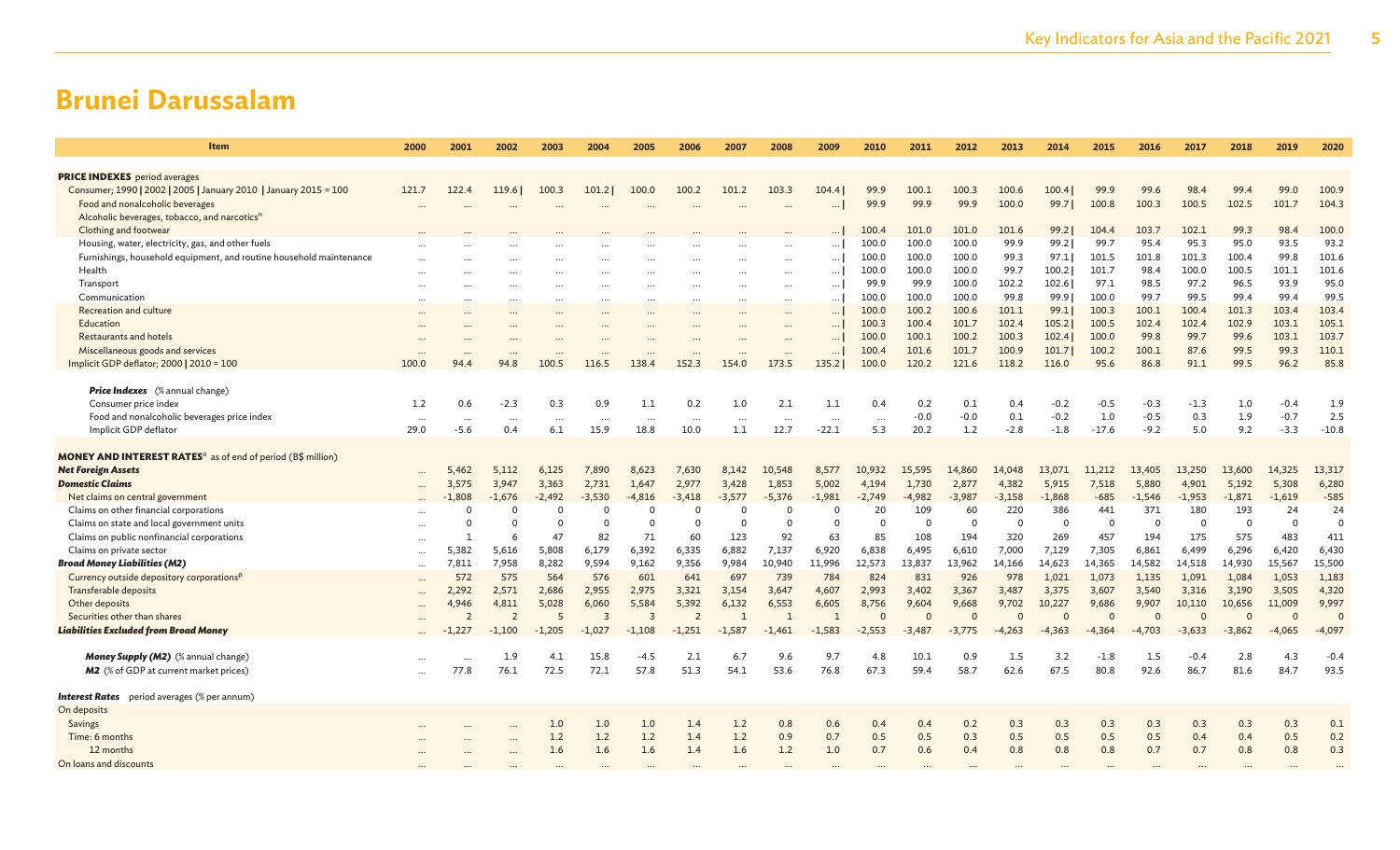| Item                                                                                                                    | 2000                 | 2001     | 2002            | 2003                 | 2004     | 2005     | 2006     | 2007      | 2008      | 2009     | 2010                 | 2011     | 2012      | 2013          | 2014     | 2015      | 2016     | 2017     | 2018     | 2019           | 2020      |
|-------------------------------------------------------------------------------------------------------------------------|----------------------|----------|-----------------|----------------------|----------|----------|----------|-----------|-----------|----------|----------------------|----------|-----------|---------------|----------|-----------|----------|----------|----------|----------------|-----------|
| <b>GOVERNMENT FINANCE</b> fiscal year ending 31 December   beginning 1 April (B\$ million)<br><b>Central Government</b> |                      |          |                 |                      |          |          |          |           |           |          |                      |          |           |               |          |           |          |          |          |                |           |
| Total revenue and grants                                                                                                | 5,084                | 4,233    | 4,268           | 6,369                | 6.402    | 8,441    | 9,188    | 9.646     | 11.359    | 6,393    | 9.166                | 12,936   | 11,765    | 9.318         | 7,076    | 3,709     | 3.616    | 3,872    | 6,027    | 4.846          | 2,031     |
| <b>Total revenue</b>                                                                                                    | 5,084                | 4,233    | 4,268           | 6,369                | 6,402    | 8,441    | 9,188    | 9.646     | 11,359    | 6,393    | 9,166                | 12,936   | 11,765    | 9,318         | 7,076    | 3,709     | 3,616    | 3,872    | 6,027    | 4,846          | 2,031     |
| Current revenue                                                                                                         | 5,084                | 4,233    | 4,268           | 6,369                | 6,402    | 8,441    | 9,188    | 9,646     | 11,359    | 6,393    | 9,166                | 12,936   | 11,765    | 9,318         | 7,076    | 3,709     | 3,616    | 3,872    | 6,027    | 4,846          | 2,031     |
| Taxes <sup>q</sup>                                                                                                      | 2,422                | 2,306    | 2,332           | 3,426                | 3,685    | 5,252    | 5,514    | 6,347     | 7,434     | 3,740    |                      |          |           |               |          |           |          |          |          |                |           |
| Nontaxes <sup>1</sup>                                                                                                   | 2,662                | 1,926    | 1,936           | 2,943                | 2,717    | 3,190    | 3,673    | 3,299     | 3,925     | 2,653    | $\ddotsc$            |          |           |               | $\cdots$ |           | $\cdots$ | $\cdots$ | $\cdots$ |                | $\ddotsc$ |
| Capital receipts                                                                                                        |                      |          |                 |                      |          |          |          |           |           |          | $\ddotsc$            |          | $\cdots$  |               |          |           |          |          | $\cdots$ |                | $\ddotsc$ |
| Grants                                                                                                                  | $\cdots$<br>$\cdots$ |          | $\cdots$        | $\cdots$<br>$\cdots$ | $\cdots$ | $\cdots$ |          | $\cdots$  |           | $\cdots$ | $\cdot \cdot$        |          |           | $\cdot \cdot$ | $\cdots$ |           |          |          | $\cdots$ | $\cdots$       |           |
| Total expenditure and net lending                                                                                       | 4,196                | 3.856    | 4.736           | 5,721                | 4.894    | 5.096    | 5.273    | 5.601     | 5.664     | 6,762    | 6.351                | 7,182    | 7.483     | 7.598         | 7,290    | 6,338     | 6.252    | 6.079    | 5,999    | 5,873          | 5,223     |
| Total expenditure <sup>s</sup>                                                                                          | 4,196                | 3,856    | 4,736           | 5,721                | 4,894    | 5,096    | 5,273    | 5,601     | 5,664     | 6,762    | 6,351                | 7,182    | 7,483     | 7,598         | 7,290    | 6,338     | 6,252    | 6,079    | 5,999    | 5,873          | 5,223     |
| Current expenditure                                                                                                     | 3,043                | 2,745    | 3,777           | 4,596                | 4,005    | 4,086    | 4,016    | 4,482     | 4,672     | 5,865    | 5.480                | 6,040    | 5,986     | 6,232         | 6,211    | 5,548     | 5.567    | 5,193    | 5,504    | 5,432          | 5,017     |
| Capital expenditure                                                                                                     | 1,153                | 1,111    | 9591            | 1,125                | 888      | 1,010    | 1,257    | 1,120     | 992       | 897      | 871                  | 1,143    | 1,497     | 1,366         | 1,079    | 791       | 685      | 887      | 496      | 441            | 206       |
| Net lending                                                                                                             | $\cdots$             |          |                 | $\ddotsc$            | $\cdots$ |          | $\cdots$ |           | $\ddotsc$ | $\cdots$ | $\ddot{\phantom{0}}$ |          | $\ddotsc$ | $\cdots$      | $\cdots$ | $\ddotsc$ | $\cdots$ | $\cdots$ | $\cdots$ |                |           |
| Current surplus/deficit                                                                                                 | 2,041                | 1,487    | 491             | 1,773                | 2,397    | 4,355    | 5,172    | 5,164     | 6,687     | 528      | 3,686                | 6,896    | 5,779     | 3,085         | 865      | $-1,839$  | $-1,951$ | $-1,320$ | 523      | -586           | $-2,986$  |
| Capital account surplus/deficit                                                                                         |                      | $\cdots$ |                 | $\cdots$             | $\cdots$ | $\cdots$ |          | $\cdots$  |           |          |                      | $\cdots$ |           |               |          | $\cdots$  | $\cdots$ |          | $\cdots$ | $\cdots$       |           |
| Overall budgetary surplus/deficit <sup>t</sup>                                                                          | 1,127                | 36       | $-1,033$        | $-177$               | 1.509    | 3,345    | 3,915    | 4.044     | 5,695     | -369     | 2,815                | 5,754    | 4,283     | 1,720         | $-213$   | $-2,630$  | $-2,636$ | $-2,207$ | 28       | $-1,027$       | $-3,192$  |
|                                                                                                                         |                      |          |                 |                      |          |          |          |           |           |          |                      |          |           |               |          |           |          |          |          |                |           |
| <b>Government Finance</b> (% of GDP at current market prices)                                                           |                      |          |                 |                      |          |          |          |           |           |          |                      |          |           |               |          |           |          |          |          |                |           |
| Total revenue                                                                                                           | 49.1                 | 42.2     | 40.8            | 55.8                 | 48.1     | 53.2     | 50.4     | 52.3      | 55.7      | 41.0     | 49.0                 | 55.5     | 49.4      | 41.2          | 32.7     | 20.9      | 23.0     | 23.1     | 32.9     | 26.4           | 12.2      |
| <b>Taxes</b>                                                                                                            | 23.4                 | 23.0     | 22.3            | 30.0                 | 27.7     | 33.1     | 30.3     | 34.4      | 36.4      | 24.0     | $\cdots$             | $\cdots$ | $\cdots$  | $\cdots$      |          | $\cdots$  | $\cdots$ | $\cdots$ | $\cdots$ | $\cdots$       | $\cdot$ . |
| Total expenditure                                                                                                       | 40.6                 | 38.4     | 45.3            | 50.1                 | 36.8     | 32.1     | 28.9     | 30.3      | 27.8      | 43.3     | 34.0                 | 30.8     | 31.4      | 33.6          | 33.6     | 35.7      | 39.7     | 36.3     | 32.8     | 32.0           | 31.5      |
| Overall budgetary surplus/deficit                                                                                       | 10.9                 | 0.4      | $-9.91$         | $-1.5$               | 11.3     | 21.1     | 21.5     | 21.9      | 27.9      | $-2.4$   | 15.1                 | 24.7     | 18.0      | 7.6           | $-1.0$   | $-14.8$   | $-16.7$  | $-13.2$  | 0.2      | $-5.6$         | $-19.3$   |
|                                                                                                                         |                      |          |                 |                      |          |          |          |           |           |          |                      |          |           |               |          |           |          |          |          |                |           |
| Expenditure by Function, Central Government <sup>u</sup>                                                                |                      |          |                 |                      |          |          |          |           |           |          |                      |          |           |               |          |           |          |          |          |                |           |
| Total                                                                                                                   | 3,503                | 3,365    | 3,074           | 4,301                | 2,240    | 3,186    | 3,746    | 3,993     | 3,830     | 4,529    | 4,095                | 4,322    | 4,389     | 4,708         | 4,782    | 4,402     | 4,466    | 4,073    | 4,291    | 4,026          | $\cdots$  |
| General public services                                                                                                 | 20                   | 16       | 18 <sup>1</sup> | 23                   | 14       | 22       | 36       | 39        | 39        | 48       | 56                   | 39       | 36        | 36            | 30       | 29        | 25       | 25       | 21       | 21             | $\cdots$  |
| Defense                                                                                                                 | 421                  | 390      | 405             | 530                  | 308      | 449      | 492      | 519       | 505       | 542      | 508                  | 522      | 500       | 548           | 688      | 549       | 567      | 494      | 530      | 576            | $\cdots$  |
| Education                                                                                                               | 430                  | 400      | 494             | 681                  | 401      | 583      | 546      | 618       | 614       | 638      | 678                  | 704      | 723       | 735           | 792      | 738       | 738      | 679      | 732      | 662            | $\cdots$  |
| Health                                                                                                                  | 213                  | 203      | 210             | 290                  | 179      | 263      | 255      | 295       | 322       | 318      | 333                  | 340      | 352       | 389           | 384      | 403       | 381      | 360      | 420      | 374            | $\cdots$  |
| Social security and welfare                                                                                             | 127                  | 104      | 105             | 133                  | 108      | $\cdots$ | 126      | 143       | 138       | 142      | 147                  | 156      | 148       | 158           | 150      | 145       | 137      | 127      | 142      | 124            | $\cdots$  |
| Housing and community amenities                                                                                         | 219                  | 191      | 104             | 134                  | 74       | 106      | 229      | 288       | 276       | 302      | 307                  | 304      | 292       | 275           | 352      | 283       | 297      | 211      | 223      | 200            |           |
| Economic affairs                                                                                                        | 1,723                | 1,746    | 1,399           | 2,066                | 889      | 1,371    | $\cdots$ | $\cdots$  | $\cdots$  |          | $\ddotsc$            | $\cdots$ |           | $\cdots$      |          | $\cdots$  | $\cdots$ |          | $\cdots$ |                | $\cdots$  |
| Agriculture                                                                                                             | 28                   | 26       | 251             | 33                   | 17       | 25       | 27       | 29        | 27        | 28       | 28                   | 28       | 27        | 27            | 27       | 27        | 29       | 34       | 29       | 28             | $\cdots$  |
| Industry                                                                                                                | 25                   | 22       | 231             | 31                   | 18       | 26       | 29       | 34        | 33        | 44       | 50                   | 45       | 50        | 58            | 55       | 42        | 25       | 23       | 28       | 25             | $\ddots$  |
| Electricity, gas, and water                                                                                             | 115                  | 86       | 951             | 128                  | 115      | 144      | 106      | 126       | 102       | 109      | 113                  | 166      | 128       | 134           | 133      | 161       | 138      | 190      | 235      | $\overline{0}$ | $\ddotsc$ |
| Transport and communications                                                                                            | 115                  | 100      | 971             | 115                  | 33       | 58       | 56       | 79        | 61        | 69       | 68                   | 75       | 73        | 73            | 78       | 83        | 74       | 66       | 78       | 51             | $\ddotsc$ |
| Other economic services                                                                                                 | 1,440                | 1,512    | 1,159           | 1,760                | 706      | 1,119    | $\cdots$ | .         |           |          | $\ddotsc$            | $\cdots$ | $\cdots$  | $\cdots$      |          | $\cdots$  | $\cdots$ |          |          |                | $\ddotsc$ |
| Others                                                                                                                  | 350.0                | 315.8    | 339.0           | 444.6                | 266.3    | 391.3    |          | $\ddotsc$ |           |          |                      |          |           |               |          |           |          |          |          | $\ddotsc$      |           |
|                                                                                                                         |                      |          |                 |                      |          |          |          |           |           |          |                      |          |           |               |          |           |          |          |          |                |           |
| <b>Expenditure by Function</b> (% of GDP at current market prices)                                                      |                      |          |                 |                      |          |          |          |           |           |          |                      |          |           |               |          |           |          |          |          |                |           |
| Education                                                                                                               | 4.2                  | 4.0      | 4.7             | 6.0                  | 3.0      | 3.7      | 3.0      | 3.4       | 3.0       | 4.1      | 3.6                  | 3.0      | 3.0       | 3.2           | 3.7      | 4.1       | 4.7      | 4.1      | 4.0      | 3.6            |           |
| Health                                                                                                                  | 2.1                  | 2.0      | 2.0             | 2.5                  | 1.3      | 1.7      | 1.4      | 1.6       | 1.6       | 2.0      | 1.8                  | 1.5      | 1.5       | 1.7           | 1.8      | 2.3       | 2.4      | 2.1      | 2.3      | 2.0            | $\cdots$  |
| Social security and welfare                                                                                             | 1.2                  | 1.0      | 1.0             | 1.2                  | 0.8      |          | 0.7      | 0.8       | 0.7       | 0.9      | 0.8                  | 0.7      | 0.6       | 0.7           | 0.7      | 0.8       | 0.9      | 0.8      | 0.8      | 0.7            |           |
|                                                                                                                         |                      |          |                 |                      |          |          |          |           |           |          |                      |          |           |               |          |           |          |          |          |                |           |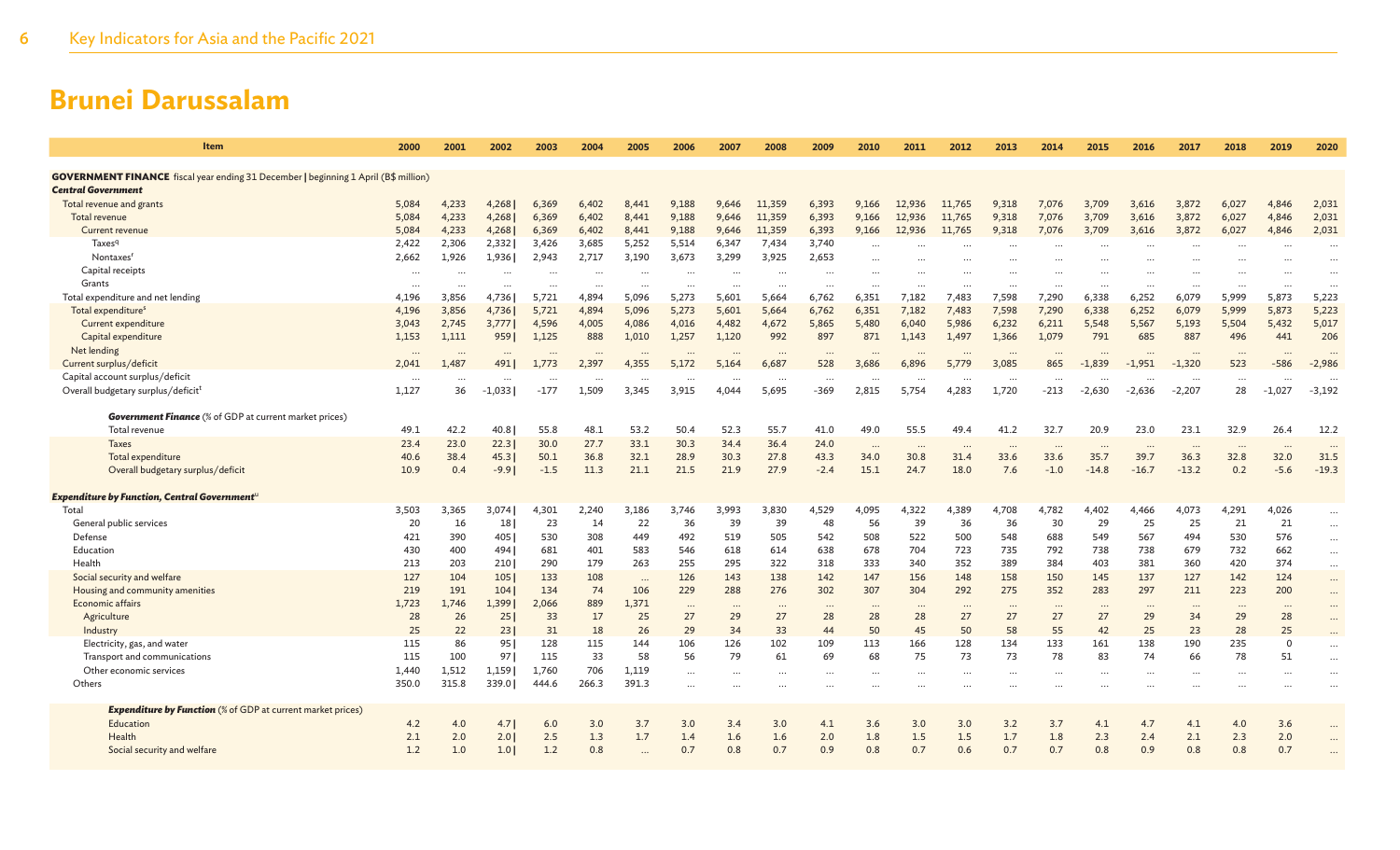| Item                                                               | 2000           | 2001           | 2002           | 2003           | 2004     | 2005                        | 2006           | 2007     | 2008           | 2009                   | 2010   | 2011           | 2012     | 2013     | 2014           | 2015           | 2016     | 2017   | 2018           | 2019     | 2020     |
|--------------------------------------------------------------------|----------------|----------------|----------------|----------------|----------|-----------------------------|----------------|----------|----------------|------------------------|--------|----------------|----------|----------|----------------|----------------|----------|--------|----------------|----------|----------|
| <b>EXTERNAL TRADE</b> calendar year (\$ million)                   |                |                |                |                |          |                             |                |          |                |                        |        |                |          |          |                |                |          |        |                |          |          |
| Exports, fob                                                       | 3,906          | 3,640          | 3,702          | 4,416          | 5,066    | 6,247                       | 7,626          | 7,668    | 10,543         | 7,174                  | 8,887  | 12,464         | 12,981   | 11,436   | 10,606         | 6,338          | 4,915    | 5,585  | 6,577          | 7,248    | 6,611    |
| Imports, cif                                                       | 1,107          | 1,142          | 1,556          | 1,327          | 1,427    | 1,448                       | 1,673          | 2,101    | 2,573          | 2,401                  | 2,536  | 3,600          | 3,565    | 3,613    | 3,596          | 3,235          | 2,671    | 3,083  | 4,168          | 5,100    | 5,319    |
| Trade balance                                                      | 2,799          | 2,498          | 2,146          | 3,089          | 3,639    | 4,799                       | 5,953          | 5,567    | 7,970          | 4,773                  | 6,352  | 8,864          | 9,416    | 7,823    | 7,010          | 3,104          | 2,245    | 2,502  | 2,409          | 2,148    | 1,292    |
|                                                                    |                |                |                |                |          |                             |                |          |                |                        |        |                |          |          |                |                |          |        |                |          |          |
| <b>External Trade</b> (% annual change)                            |                |                |                |                |          |                             |                |          |                |                        |        |                |          |          |                |                |          |        |                |          |          |
| Exports                                                            | 53.1           | $-6.8$         | 1.7            | 19.3           | 14.7     | 23.3                        | 22.1           | 0.5      | 37.5           | $-32.0$                | 23.9   | 40.2           | 4.1      | $-11.9$  | $-7.3$         | $-40.2$        | $-22.4$  | 13.6   | 17.8           | 10.2     | $-8.8$   |
| Imports                                                            | $-16.7$        | 3.2            | 36.3           | $-14.7$        | 7.5      | 1.5                         | 15.5           | 25.6     | 22.5           | $-6.7$                 | 5.6    | 42.0           | $-1.0$   | 1.3      | $-0.5$         | $-10.0$        | $-17.4$  | 15.4   | 35.2           | 22.4     | 4.3      |
| <b>Direction of Trade</b> calendar year (\$ million)               |                |                |                |                |          |                             |                |          |                |                        |        |                |          |          |                |                |          |        |                |          |          |
| Exports, total                                                     | 2,861          | 3,508          | 3,565          | 4,425          | 6,223    | 7,054                       | 7,629          | 7,697    | 10,574         | 7,173                  | 8,887  | 12,464         | 12,981   | 11,436   | 10,615         | 6,353          | 4,913    | 5,587  | 6,572          | 7,253    | 6,608    |
| 1. Japan                                                           | 1,031          | 1,613          | 1.440          | 1,811          | 2,003    | 2,226                       | 2,334          | 2,574    | 4,567          | 3,305                  | 3,863  | 5,404          | 5,729    | 4,549    | 4,212          | 2,309          | 1,741    | 1,635  | 2,281          | 2,422    | 1,693    |
| 2. Singapore                                                       | 319            | 296            | 147            | 198            | 74       | 117                         | 191            | 133      | 176            | 184                    | 251    | 219            | 233      | 501      | 346            | 223            | 328      | 427    | 555            | 966      | 1,405    |
| 3. Thailand                                                        | 415            | 415            | 473            | 417            | 72       | 83                          | 144            | 106      | 81             | 138                    | 78     | 96             | 472      | 481      | 552            | 545            | 437      | 613    | 687            | 552      | 295      |
| 4. Korea, Republic of                                              | 316            | 416            | 418            | 495            | 1,067    | 1,207                       | 1.148          | 933      | 1,564          | 829                    | 1,483  | 1,991          | 2.044    | 1.865    | 1,164          | 992            | 677      | 792    | 617            | 338      | 141      |
| 5. Malaysia                                                        | 4              | 23             | 129            | 163            | 30       | 33                          | 40             | 61       | 31             | 112                    | 132    | 369            | 89       | 448      | 373            | 295            | 278      | 628    | 500            | 612      | 509      |
| 6. India                                                           | $\Omega$       | 50             | $\mathbf 0$    | 90             | 638      | 617                         | 376            | 182      | 338            | 613                    | 495    | 1,006          | 1,156    | 865      | 967            | 578            | 457      | 541    | 493            | 602      | 350      |
| 7. China, People's Republic of                                     | 104            | 145            | 225            | 295            | 190      | 184                         | 177            | 202      | 40             | 290                    | 585    | 529            | 348      | 158      | 102            | 95             | 226      | 269    | 234            | 429      | 1,169    |
| 8. Australia                                                       | 210            | 192            | 314            | 370            | 594      | 736                         | 932            | 1,055    | 1,096          | 524                    | 918    | 1,236          | 967      | 837      | 826            | 223            | 233      | 155    | 580            | 716      | 332      |
| 9. Taipei, China                                                   | $\Omega$       | $\Omega$       | $\Omega$       | $\overline{2}$ | 3        | $\boldsymbol{\vartriangle}$ | 5              | -5       | 6              | $\boldsymbol{\Lambda}$ |        | 34             | 32       | 8        | 582            | 437            | 134      | 207    | 397            | 136      | 89       |
| 10. Viet Nam                                                       | $\Omega$       | $\Omega$       | $\Omega$       |                | $\Omega$ | $\Omega$                    | $\Omega$       |          | $\Omega$       | $\Omega$               |        | 188            | 591      | 602      | 101            | 49             | 64       | 45     | 24             | 199      | 228      |
| Imports, total                                                     | 1,139          | 1,120          | 1.537          | 1.359          | 1,649    | 1,538                       | 1.698          | 2,131    | 2,612          | 2.440                  | 2,527  | 3,588          | 3,546    | 3,594    | 3.574          | 3.230          | 2,664    | 3,082  | 4,157          | 5.044    | 5,342    |
| 1. China, People's Republic of                                     | 28             | 36             | 58             | 65             | 159      | 139                         | 132            | 158      | 178            | 140                    | 199    | 329            | 407      | 406      | 348            | 377            | 348      | 645    | 1,636          | 672      | 575      |
| 2. Malaysia                                                        | 244            | 229            | 225            | 265            | 344      | 326                         | 362            | 397      | 480            | 464                    | 599    | 667            | 710      | 792      | 741            | 688            | 563      | 562    | 552            | 605      | 955      |
| 3. Singapore                                                       | 283            | 262            | 272            | 267            | 284      | 252                         | 291            | 472      | 525            | 613                    | 484    | 702            | 841      | 690      | 737            | 457            | 511      | 569    | 573            | 640      | 755      |
| 4. United States                                                   | 132            | 102            | 277            | 153            | 192      | 157                         | 151            | 268      | 353            | 311                    | 246    | 354            | 279      | 432      | 325            | 341            | 309      | 290    | 359            | 323      | 295      |
| 5. United Kingdom                                                  | 56             | 44             | 95             | 49             | 43       | 38                          | 46             | 78       | 65             | 66                     | 109    | 76             | 86       | 73       | 86             | 86             | 86       | 131    | 123            | 125      | 443      |
| 6. Germany                                                         | 31             | 38             | 43             | 43             | 57       | 46                          | 40             | 59       | 76             | 58                     | 78     | 101            | 99       | 125      | 155            | 113            | 77       | 174    | 76             | 322      | 143      |
| 7. Japan                                                           | 74             | 72             | 206            | 133            | 123      | 150                         | 215            | 178      | 218            | 214                    | 252    | 208            | 268      | 209      | 145            | 246            | 115      | 121    | 161            | 195      | 168      |
| 8. Thailand                                                        | 37.3           | 47.1           | 54.7           | 53.9           | 65.6     | 70.6                        | 92.8           | 103.8    | 134.8          | 94.7                   | 136.3  | 152.1          | 208.4    | 180.5    | 161.6          | 125.1          | 102.6    | 95.0   | 108.7          | 118.0    | 126.9    |
| 9. Indonesia                                                       | 23             | 26             | 37             | 35             | 56       | 48                          | 47             | 62       | 68             | 58                     | 65     | 72             | 81       | 153      | 104            | 89             | 83       | 73     | 72             | 131      | 155      |
| 10. United Arab Emirates                                           | $\overline{2}$ | $\overline{3}$ | $\overline{3}$ | 3              | 5        | $\overline{4}$              | $\overline{3}$ |          | 11             | $\overline{4}$         | 6      | $\overline{4}$ | 6        | 10       | $\overline{7}$ | $\overline{7}$ | 5        | 5      | $\overline{7}$ | 256      | 226      |
| <b>BALANCE OF PAYMENTS</b> <sup>v</sup> calendar year (\$ million) |                |                |                |                |          |                             |                |          |                |                        |        |                |          |          |                |                |          |        |                |          |          |
| Current account                                                    |                | 2,883          | 2,409          | 3,129          | 3,325    | 4,507                       | 5,752          | 5,857    | 6,941          | 3,834                  | 4,998  | 6,440          | 5,674    | 3,773    | 5,244          | 2,141          | 1,472    | 1,985  | 930            | 890      | $\cdots$ |
| Balance on goods                                                   | $\cdots$       | 2,542          | 2,193          | 3,167          | 3,731    | 4,829                       | 6,039          | 5,700    | 7,867          | 4,669                  | 6,214  | 8,630          | 8,763    | 6,915    | 7,433          | 2,893          | 2,155    | 2,403  | 2,360          | 2,208    | $\cdots$ |
| Exports                                                            | $\ddots$       | 3,640          | 3,702          | 4,421          | 5,069    | 6,241                       | 7,627          | 7,692    | 10,431         | 7,057                  | 8,779  | 12,375         | 12,882   | 11,819   | 11,099         | 6,109          | 4,813    | 5,472  | 6,475          | 7,208    | $\cdots$ |
| Imports                                                            | $\ddots$       | $-1,099$       | $-1,509$       | $-1,254$       | $-1,338$ | $-1,412$                    | $-1,588$       | $-1,992$ | 2,564          | 2,388                  | 2,566  | 3,746          | 4,118    | 4,904    | 3,666          | 3,216          | 2,658    | 3,068  | 4,115          | 5,000    | $\cdots$ |
| <b>Balance on services</b>                                         |                | 614            | 533            | 251            | $-53$    | 54                          | 119            | 586      | $-642$         | $-692$                 | $-807$ | $-1,317$       | $-2,158$ | $-2,365$ | $-1,632$       | $-1,007$       | $-1,115$ | $-697$ | $-1,008$       | $-1,189$ | $\cdots$ |
| Credit                                                             |                | 1,872          | 1,606          | 1.493          | 1,716    | 1,873                       | 2,236          | 2,507    | 448            | 387                    | 460    | 501            | 483      | 493      | 558            | 650            | 530      | 551    | 571            | 618      | $\cdots$ |
| Debit                                                              |                | $-1,258$       | $-1,073$       | $-1,242$       | $-1,769$ | $-1,819$                    | $-2,117$       | $-1,921$ | 1,091          | 1,078                  | 1,267  | 1,818          | 2,640    | 2,858    | 2,189          | 1,657          | 1,645    | 1,248  | 1,579          | 1,807    | $\cdots$ |
| Balance on primary income                                          | $\cdots$       | $-273$         | $-317$         | $-290$         | $-354$   | $-376$                      | $-405$         | $-430$   | $-8$           | 126                    | $-100$ | $-498$         | $-457$   | $-200$   | $-15$          | 651            | 835      | 720    | 84             | 361      | $\cdots$ |
| Credit                                                             | $\cdots$       |                |                |                |          |                             |                |          | 1,200          | 986                    | 936    | 960            | 974      | 996      | 1,011          | 1,096          | 1,077    | 1,060  | 999            | 1,028    | $\cdots$ |
| Debit                                                              |                | $-273$         | $-317$         | $-290$         | $-354$   | $-376$                      | $-405$         | -430     | 1,208          | 860                    | 1,036  | 1,458          | 1,431    | 1,197    | 1,026          | 446            | 242      | 340    | 915            | 667      |          |
| Balance on secondary income                                        | $\cdots$       |                |                | $\ddotsc$      |          |                             | $\cdots$       |          | $-275$         | -269                   | $-308$ | $-375$         | $-475$   | $-577$   | $-543$         | -396           | $-403$   | -442   | $-506$         | -490     |          |
| Credit                                                             | $\cdots$       |                |                | $\ddotsc$      | $\cdots$ | $\cdots$                    |                | $\cdots$ | $\overline{4}$ | 7                      | 12     | 20             | 33       | 34       | 39             | 71             | 53       | 40     | 32             | 46       |          |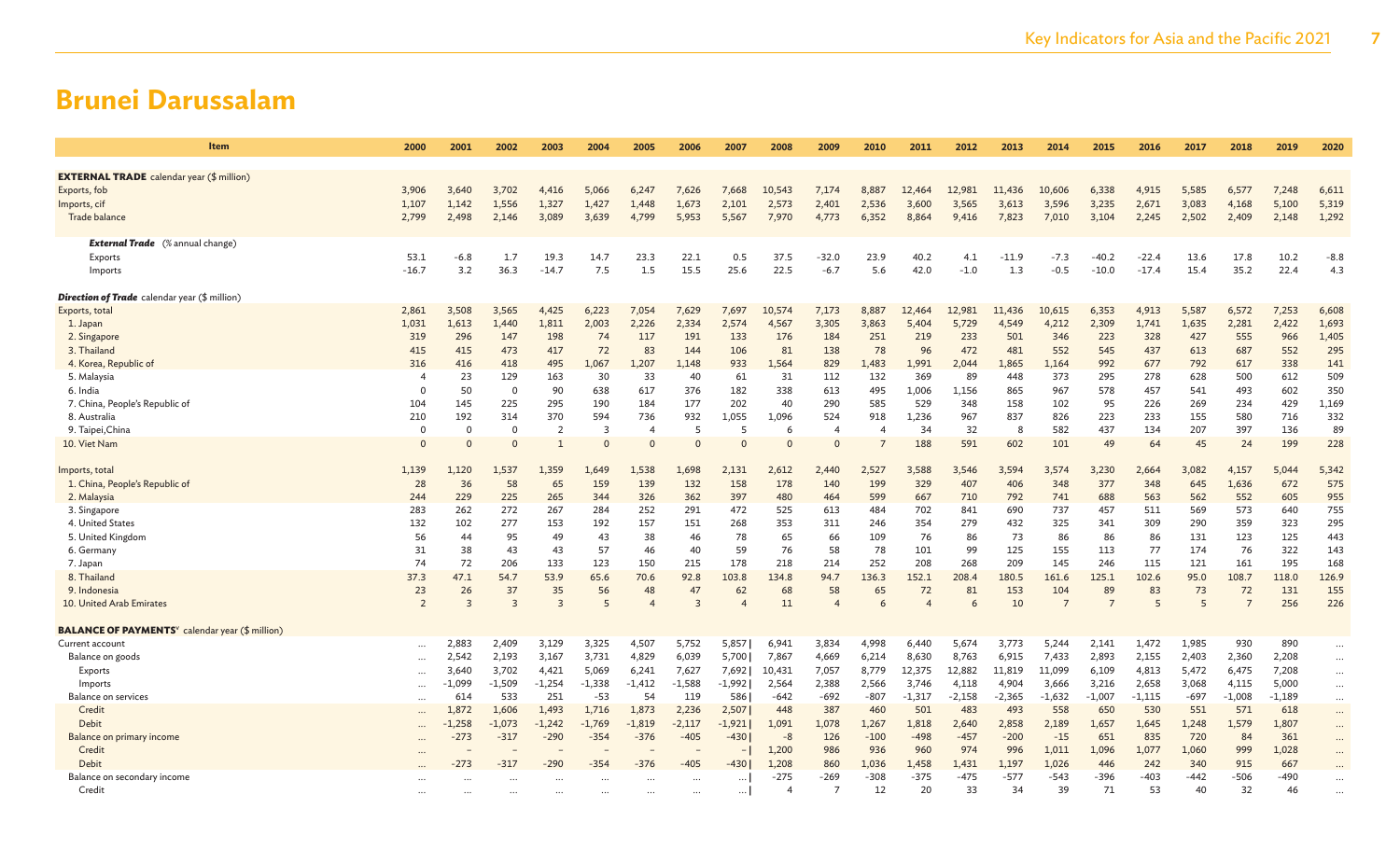| Item                                                           | 2000     | 2001     | 2002     | 2003     | 2004     | 2005     | 2006     | 2007     | 2008     | 2009     | 2010   | 2011     | 2012     | 2013   | 2014   | 2015   | 2016  | 2017   | 2018     | 2019     | 2020     |
|----------------------------------------------------------------|----------|----------|----------|----------|----------|----------|----------|----------|----------|----------|--------|----------|----------|--------|--------|--------|-------|--------|----------|----------|----------|
|                                                                |          |          |          |          |          |          |          |          |          |          |        |          |          |        |        |        |       |        |          |          |          |
| Debit                                                          | $\cdots$ | $\cdots$ |          |          | $\cdots$ | $\cdots$ | $\cdots$ | $\cdots$ | 279      | 276      | 320    | 395      | 508      | 611    | 583    | 467    | 457   | 482    | 538      | 536      | $\cdots$ |
| Capital account                                                | $\cdots$ | $-1$     | -1       | -1       | $-11$    | $-8$     | $-7$     | $-7$     |          |          |        |          |          |        |        |        |       |        |          |          | $\cdots$ |
| <b>Financial account</b>                                       | $\cdots$ | $-866$   | $-326$   | $-1,468$ | $-2,504$ | $-1,076$ | $-605$   | $-259$   | 2,482    | 1,901    | 4,885  | 3,922    | 2,727    | 2,713  | 4,035  | 4,535  | 6,386 | 1,436  | 70       | $-457$   | $\cdots$ |
| Direct investment                                              | $\cdots$ | 63       | 232      | 122      | 155      | 175      | 105      | 258      | $-323$   | $-370$   | $-481$ | $-691$   | $-865$   | $-776$ | $-568$ | $-173$ | 150   | $-460$ | $-517$   | $-375$   | $\cdots$ |
| Portfolio investment                                           |          | $-182$   | 8        | 60       | $-45$    | 22       | $-90$    | 358      | 85       | 267      | 881    | 162      | 568      | 460    | 790    | 322    | 624   | $-64$  | $-1,439$ | 1,399    | $\cdots$ |
| <b>Financial derivatives</b>                                   | $\cdots$ | .        |          | $\cdots$ | $\cdots$ | $\cdots$ | $\cdots$ | $\cdots$ |          |          |        |          |          |        |        |        |       |        |          |          | $\cdots$ |
| Other investment                                               | $\cdots$ | $-746$   | $-566$   | $-1,650$ | $-2,614$ | $-1,273$ | $-620$   | $-875$   | 2,720    | 2,004    | 4,485  | 4,451    | 3,024    | 3,029  | 3,813  | 4,387  | 5,613 | 1,961  | 2,027    | $-1,481$ | $\cdots$ |
| Net errors and omissions                                       | $\cdots$ | $-2.034$ | $-2.036$ | $-1.634$ | $-795$   | $-3.420$ | $-5,118$ | $-5,436$ | $-4.373$ | $-1,359$ | $-39$  | $-1.716$ | $-2,247$ | $-885$ | $-964$ | 2,364  | 5,061 | $-829$ | $-874$   | $-591$   | $\cdots$ |
| Overall balance                                                | $\cdots$ | $-17$    | 46       | 26       | 14       | 3        | 22       | 154      | 87       | 574      | 74     | 802      | 700      | 175    | 245    | $-31$  | 146   | $-280$ | $-14$    | 757      | $\cdots$ |
| Reserves and related items                                     | $\cdots$ | 17       | $-46$    | $-26$    | $-14$    | -3       | $-22$    | $-154$   | 87       | 574      | 74     | 802      | 700      | 175    | 245    | $-31$  | 146   | $-280$ | $-14$    | 757      | $\cdots$ |
| International investment position                              |          |          |          |          |          |          |          | $\cdots$ |          |          |        |          |          |        |        |        |       |        |          |          |          |
| <b>Balance of Payments</b> (% of GDP at current market prices) |          |          |          |          |          |          |          |          |          |          |        |          |          |        |        |        |       |        |          |          |          |
| Exports                                                        |          | 65.0     | 63.4     | 67.4     | 64.4     | 65.5     | 66.5     | 62.8     | 72.5     | 65.7     | 64.0   | 66.8     | 67.6     | 65.3   | 64.9   | 47.2   | 42.2  | 45.1   | 47.7     | 53.5     | $\cdots$ |
| Imports                                                        | $\cdots$ | 19.6     | 25.8     | 19.1     | 17.0     | 14.8     | 13.8     | 16.3     | 17.8     | 22.2     | 18.7   | 20.2     | 21.6     | 27.1   | 21.4   | 24.9   | 23.3  | 25.3   | 30.3     | 37.1     | $\cdots$ |
| Balance on goods                                               | $\cdots$ | 45.4     | 37.5     | 48.3     | 47.4     | 50.7     | 52.6     | 46.5     | 54.7     | 43.5     | 45.3   | 46.6     | 46.0     | 38.2   | 43.5   | 22.4   | 18.9  | 19.8   | 17.4     | 16.4     | $\cdots$ |
| Current account balance                                        |          | 51.5     | 41.2     | 47.7     | 42.2     | 47.3     | 50.1     | 47.8     | 48.2     | 35.7     | 36.5   | 34.8     | 29.8     | 20.9   | 30.7   | 16.6   | 12.9  | 16.4   | 6.9      | 6.6      | $\cdots$ |
| Overall balance                                                |          | $-0.3$   | 0.8      | 0.4      | 0.2      | 0.0      | 0.2      | 1.3      | 0.6      | 5.3      | 0.5    | 4.3      | 3.7      | 1.0    | 1.4    | $-0.2$ | 1.3   | $-2.3$ | $-0.1$   | 5.6      | $\cdots$ |
| <b>INTERNATIONAL RESERVES</b> as of end of period (\$ million) |          |          |          |          |          |          |          |          |          |          |        |          |          |        |        |        |       |        |          |          |          |
| Total                                                          | 408      | 382      | 449      | 475      | 489      | 492      | 514      | 667      | 751      | 1,357    | 1,563  | 2,591    | 3,449    | 3,575  | 3,648  | 3,367  | 3,489 | 3,488  | 3,407    | 4,273    | 3,997    |
| Gold, national valuation                                       |          |          |          |          |          |          |          |          |          |          |        | 105      | 163      | 177    | 177    | 155    | 167   | 188    | 187      | 221      | 276      |
| Foreign exchange                                               | 356      | 330      | 369      | 376      | 385      | 431      | 460      | 625      | 710      | 997      | 1,209  | 2,133    | 2,932    | 3,044  | 3,138  | 2,892  | 2,983 | 2,941  | 2,870    | 3,703    | 3,357    |
| Reserve position in the IMF                                    | 46       | 44       | 70       | 87       | 91       | 46       | 37       | 23       | 21       | 21       | 21     | 21       | 21       | 21     | 20     | 19     | 47    | 50     | 49       | 49       | 51       |
| <b>SDRs</b>                                                    |          |          | 10       | 12       | 14       | 15       | 17       | 19       | 20       | 339      | 333    | 332      | 333      | 333    | 314    | 300    | 291   | 309    | 302      | 301      | 313      |
|                                                                |          |          |          |          |          |          |          |          |          |          |        |          |          |        |        |        |       |        |          |          |          |
| <b>EXCHANGE RATES</b> (B\$-\$)                                 |          |          |          |          |          |          |          |          |          |          |        |          |          |        |        |        |       |        |          |          |          |
| End of period                                                  | 1.732    | 1.851    | 1.737    | 1.701    | 1.634    | 1.664    | 1.534    | 1.441    | 1.439    | 1.403    | 1.292  | 1.301    | 1.224    | 1.269  | 1.321  | 1.414  | 1.446 | 1.337  | 1.369    | 1.350    | 1.335    |
| Average of period                                              | 1.724    | 1.792    | 1.791    | 1.742    | 1.690    | 1.664    | 1.589    | 1.507    | 1.417    | 1.455    | 1.364  | 1.258    | 1.250    | 1.251  | 1.267  | 1.375  | 1.381 | 1.381  | 1.349    | 1.364    | 1.380    |

... = data not available; | = marks break in series; - = magnitude equals zero; 0 or 0.0 = magnitude is less than half of unit employed; \$ = United States dollars; B\$ = Brunei dollars; cif = cost, insurance, and freight; f

GDP = gross domestic product; GNI = gross national income; GWh = gigawatt-hour; IMF = International Monetary Fund; km<sup>2</sup> = square kilometer; m<sup>3</sup> = cubic meter; NPISHs = nonprofit institutions serving households; SDRs = sp

a For 2001 and 2011, data are based on the Population and Housing Censuses. For 2012-2020, data are based on the final data of the Population and Housing Census Update 2016 and published in the Report of the Mid-Year Popul

b The mid-year population estimate of Brunei Darussalam for 2020 was 453,600 compared to 459,500 in 2019, a decline of 1.3%. The decline is due to the decrease in the number of Temporary Residents from 94,200 (2019) to 83, which is attributed to travel restrictions during the COVID-19 pandemic, specifically on the entry of foreigners to Brunei Darussalam. A number of foreign workers left the country as their work contract expired etc., but o foreign workers were allowed to enter for jobs in certain sectors. However, the number of Brunei citizens and permanent residents recorded an increase of 1.3% (331,800 in 2019 and 336,000 in 2020) and 0.6% (33,500 in 2019

c For 2001 and 2011, data are based on the Population and Housing Censuses. For 2014, data are based on the Labour Force Survey. For 2017 onward, data are based on the annual Labour Force Survey. This survey is conducted u in the 19th International Conference of Labour Statisticians.

d For 2000–2009, includes accommodation and food service activities.

e For 2000–2009, includes information and communication.

f For 2000–2009, included in wholesale and retail trade; repair of motor vehicles and motorcycles.

g For 2000–2009, included in transportation and storage.

h Includes ownership of dwellings.

i Prior to 2010, includes real estate activities; professional, scientific, and technical activities; administrative and support service activities; education; human health and social work activities; and arts, entertainme

Includes NPISHs.

k For 2010 onward, estimated as the difference between GDP by industrial origin at current market prices and sum of household consumption and government consumption.